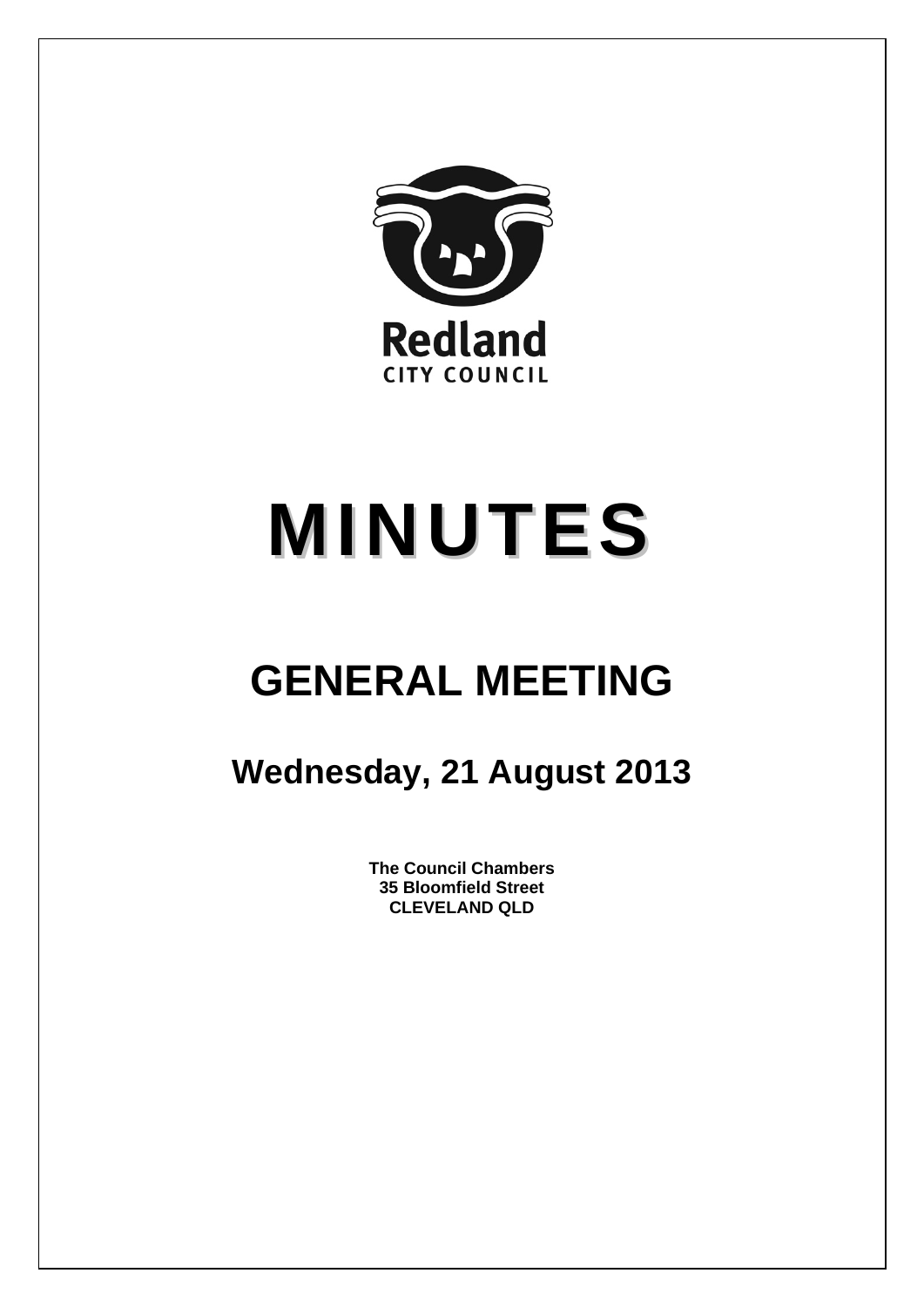#### **Table of Contents**

| <b>Item</b>             |                                                         | <b>Subject</b>                                                                                              | Page No |
|-------------------------|---------------------------------------------------------|-------------------------------------------------------------------------------------------------------------|---------|
| 1                       |                                                         |                                                                                                             |         |
| $\mathbf{2}$            |                                                         |                                                                                                             |         |
| 3                       |                                                         |                                                                                                             |         |
| $\overline{\mathbf{4}}$ |                                                         |                                                                                                             |         |
| 5                       |                                                         |                                                                                                             |         |
|                         | 5.1                                                     |                                                                                                             |         |
| 6                       |                                                         | <b>MATTERS OUTSTANDING FROM PREVIOUS COUNCIL MEETING</b>                                                    |         |
|                         | 6.1                                                     | PETITION (DIVISION 4) REQUEST TO REOPEN NORFOLK BEACH                                                       |         |
|                         | 6.2                                                     |                                                                                                             |         |
| 7                       |                                                         |                                                                                                             |         |
| 8                       |                                                         |                                                                                                             |         |
|                         | 8.1                                                     | PETITION (CR EDWARDS - DIV 5) REQUEST THAT COUNCIL<br><b>INSTALL SURVEILLANCE CAMERAS AT RUSSELL ISLAND</b> |         |
| 9                       |                                                         |                                                                                                             |         |
|                         | 9.1                                                     |                                                                                                             |         |
| 10                      |                                                         | DECLARATION OF MATERIAL PERSONAL INTEREST OR<br>CONFLICT OF INTEREST ON ANY ITEMS OF BUSINESS 5             |         |
| 11                      | <b>CLEVELAND CBD REVITALISATION SPECIAL COMMITTEE -</b> |                                                                                                             |         |
|                         | 11.1                                                    |                                                                                                             |         |
|                         |                                                         | 11.1.1 CLEVELAND CBD COMMERCIAL INVESTMENT                                                                  |         |
|                         |                                                         | 11.1.2 CLEVELAND CBD REVITALISATION WORK PROGRAM                                                            |         |
| 12                      |                                                         | MOTION TO ADJOURN GENERAL MEETING FOR THE CONDUCT                                                           |         |
| 13                      |                                                         |                                                                                                             |         |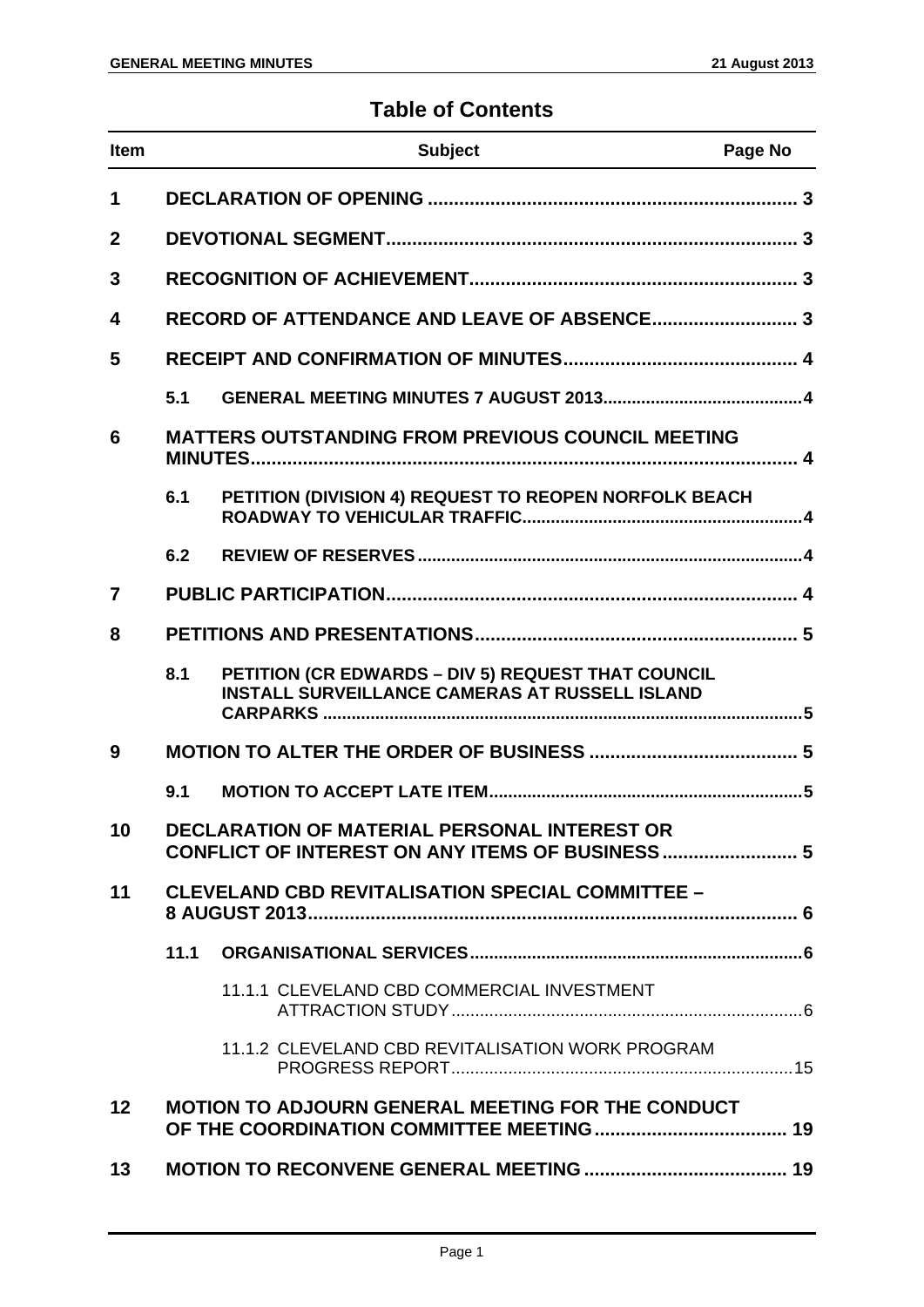| 14 |      | <b>ADOPTION OF COMMITTEE MEETING REPORT &amp;</b>           |  |
|----|------|-------------------------------------------------------------|--|
|    | 14.1 | COORDINATION COMMITTEE MEETING - 21 AUGUST 2013 19          |  |
| 15 |      |                                                             |  |
|    | 15.1 | <b>CONSTRUCTION OF WATER FEATURE IN CENTRAL CLEVELAND20</b> |  |
| 16 |      | NOTICES OF MOTION TO REPEAL OR AMEND RESOLUTIONS 20         |  |
| 17 |      |                                                             |  |
| 18 |      |                                                             |  |
|    | 18.1 |                                                             |  |
|    |      | 18.1.1 SUBMISSION ON THE INFRASTRUCTURE PLANNING AND        |  |
| 19 |      |                                                             |  |
| 20 |      |                                                             |  |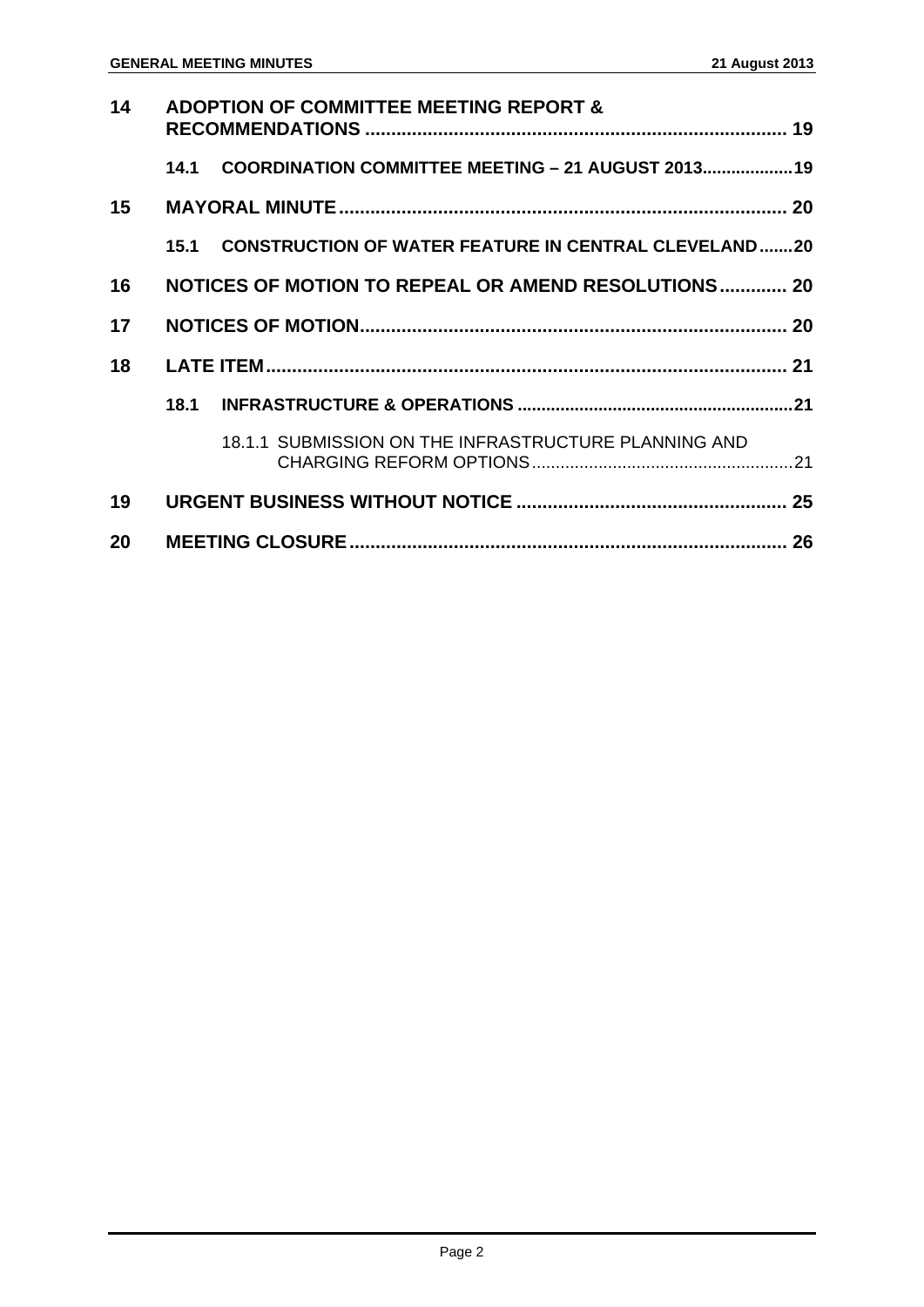#### **1 DECLARATION OF OPENING**

The Mayor declared the meeting open at 10.31am and acknowledged the Quandamooka people, who are the traditional custodians of the land on which Council meets.

The Mayor also paid Council's respect to their elders, past and present, and extended that respect to other indigenous Australians who are present.

#### **2 DEVOTIONAL SEGMENT**

Father Frank O'Dea, Cleveland Catholic Church and member of the Ministers' Fellowship led Council in a brief devotional segment.

#### **3 RECOGNITION OF ACHIEVEMENT**

The Mayor recognised the achievement of Father Frank O'Dea, from the Cleveland Catholic Church, as a spiritual leader in our community. His 12 years in this leadership role, dealing with the lows and highs of life on a daily basis, feeling people's pain and joy are a credit to him and to the people who have surrounded him over that time. The Parish will very much miss him, and even broader than that, having a leader like Father O' Dea in the fellowship will be a big gap and big shoes to fill. Thank you very much and God bless Father O'Dea.

#### **4 RECORD OF ATTENDANCE AND LEAVE OF ABSENCE**

#### **MEMBERS PRESENT:**

| Cr K Williams       | Mayor                                      |
|---------------------|--------------------------------------------|
| Cr A Beard          | Deputy Mayor & Councillor Division 8       |
| Cr W Boglary        | <b>Councillor Division 1</b>               |
| Cr C Ogilvie        | <b>Councillor Division 2</b>               |
| Cr K Hardman        | <b>Councillor Division 3</b>               |
| <b>Cr L Hewlett</b> | <b>Councillor Division 4</b>               |
| Cr M Edwards        | <b>Councillor Division 5</b>               |
| Cr J Talty          | <b>Councillor Division 6</b>               |
| <b>Cr M Elliott</b> | <b>Councillor Division 7</b>               |
| Cr P Gleeson        | Councillor Division 9 – entered at 10.32am |
| Cr P Bishop         | <b>Councillor Division 10</b>              |
|                     |                                            |

#### **EXECUTIVE LEADERSHIP GROUP:**

| Mr B Lyon<br>Mr L Wallace | <b>Chief Executive Officer</b>                                                                                    |
|---------------------------|-------------------------------------------------------------------------------------------------------------------|
| Mrs L Rusan               | <b>Acting General Manager Organisational Services</b><br><b>General Manager Community &amp; Customer Services</b> |
| Mr G Soutar               | General Manager Infrastructure & Operations                                                                       |
| Mr G Holdway              | <b>Chief Financial Officer</b>                                                                                    |
| <b>MINUTES:</b>           |                                                                                                                   |

| Mrs E Striplin | Corporate Meetings & Registers Team Officer |
|----------------|---------------------------------------------|
|----------------|---------------------------------------------|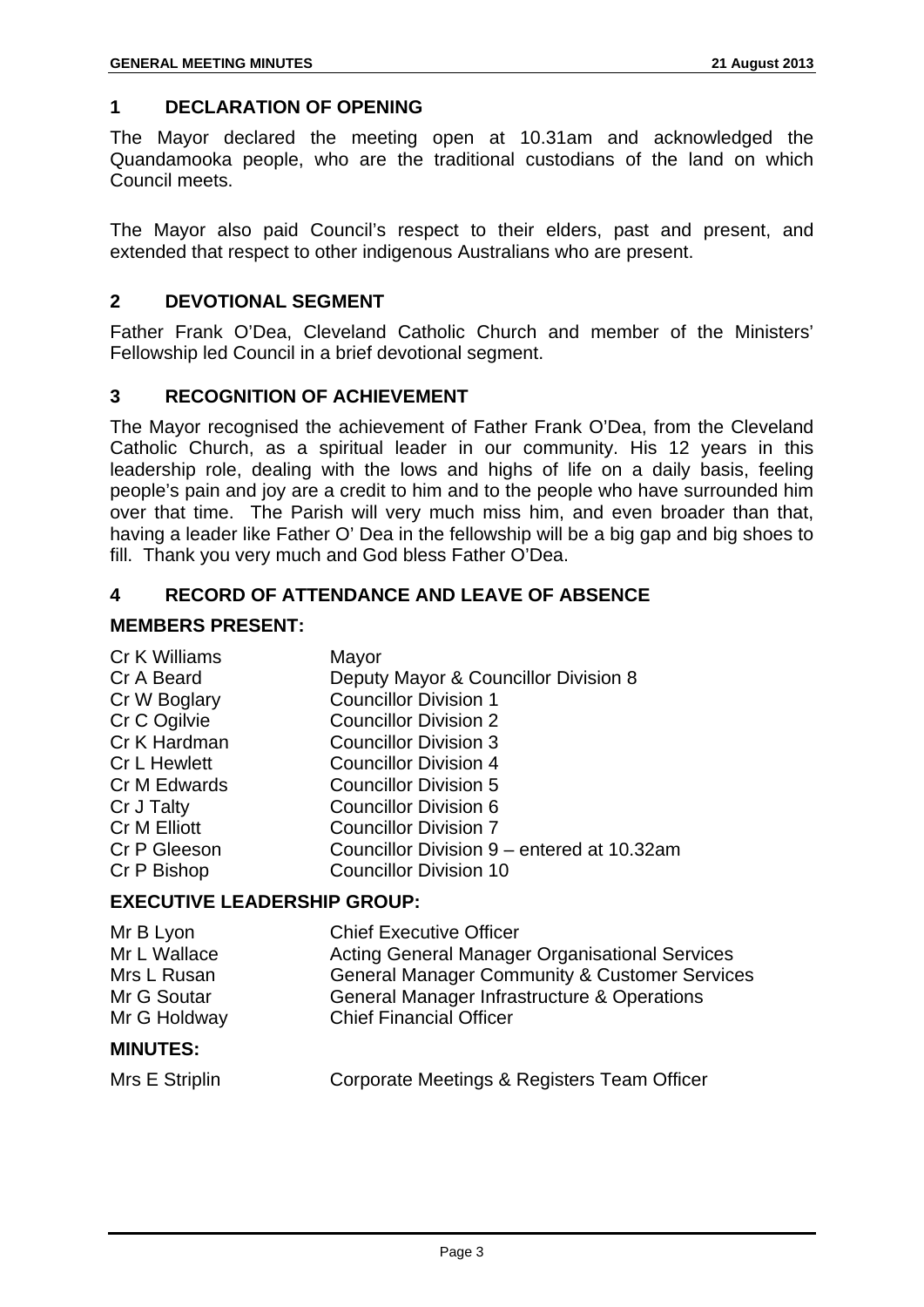#### **5 RECEIPT AND CONFIRMATION OF MINUTES**

#### **5.1 GENERAL MEETING MINUTES 7 AUGUST 2013**

#### **COUNCIL RESOLUTION**

**Moved by: Cr P Gleeson Seconded by: Cr J Talty** 

That the Minutes of the General Meeting of Council held on 7 August 2013 be confirmed.

General Meeting Minutes 7 August 2013

CARRIED 11/0

#### **6 MATTERS OUTSTANDING FROM PREVIOUS COUNCIL MEETING MINUTES**

The Chief Executive Officer presented the following items for noting:

#### **6.1 PETITION (DIVISION 4) REQUEST TO REOPEN NORFOLK BEACH ROADWAY TO VEHICULAR TRAFFIC**

At the General Meeting on 5 June 2013 Council resolved that the petition, which reads as follows, be received and referred to a Committee or officer for consideration and a report to the local government and that the principal petitioner be advised in writing accordingly.

*Request for Council to "reopen Norfolk Beach roadway to vehicular traffic in accordance with the Coochiemudlo Island Land Management Plan 2004 until the sealed and signposted Victoria Parade East is completed to connect with Victoria Parade South.* 

A report addressing this matter will be presented to an ensuing Coordination Committee Meeting.

#### **6.2 REVIEW OF RESERVES**

At the General Meeting on 19 June 2013 Council resolved to defer this item to the August Coordination Committee Meeting.

#### **7 PUBLIC PARTICIPATION**

#### **MOTION TO ADJOURN MEETING**

Moved by: Cr M Edwards Seconded by: Cr A Beard

That Council adjourn the meeting for a 15 minute public participation segment.

CARRIED 11/0

- 1. Mr B Green, resident of Coochiemudlo Island addressed Council regarding Norfolk Beach Road Reopening.
- 2. Mrs X Paltridge, resident of Birkdale, addressed Council regarding new signs at Wellington Point restricting off-leash dogs on the Sandbar and King Island.
- 3. Mr L Christophers, resident of Wellington Point, addressed Council regarding signs at Wellington Point restricting off-leash dogs on the Sandbar and King Island including a request for more freedom for dogs in the Redlands.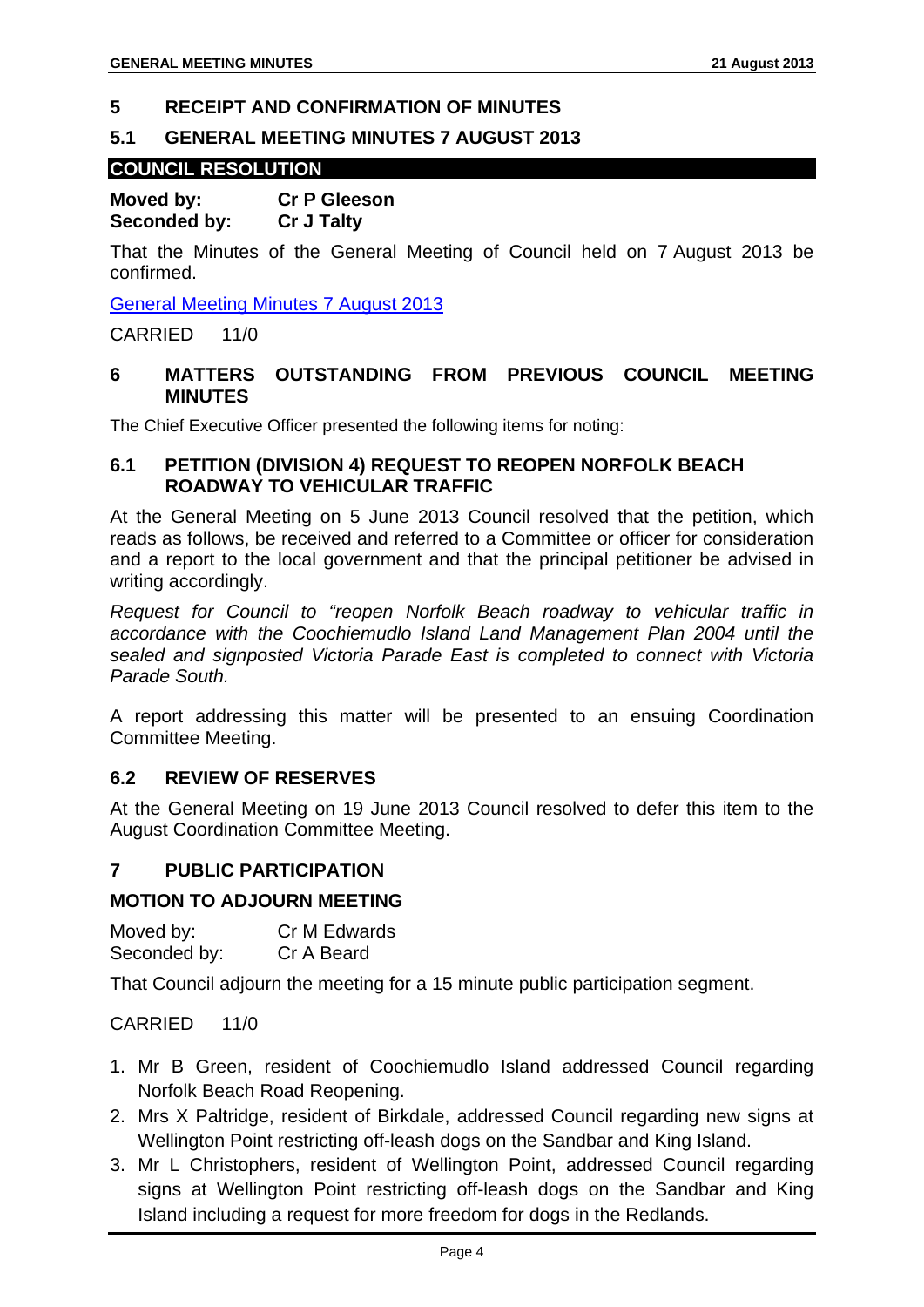#### **MOTION TO RESUME MEETING**

Moved by: Cr M Elliott Seconded by: Cr P Gleeson

That the meeting proceedings resume.

CARRIED 11/0

#### **8 PETITIONS AND PRESENTATIONS**

**8.1 PETITION (CR EDWARDS – DIV 5) REQUEST THAT COUNCIL INSTALL SURVEILLANCE CAMERAS AT RUSSELL ISLAND CARPARKS** 

#### **COUNCIL RESOLUTION**

**Moved by: Cr M Edwards Seconded by: Cr A Beard** 

**That Council resolve that the petition, which reads as follows is of an operational nature and be received and referred to the Chief Executive Officer for consideration.** 

*"That Council install CTV surveillance cameras in the Russell Island Car Parks"* 

**CARRIED 11/0** 

#### **9 MOTION TO ALTER THE ORDER OF BUSINESS**

#### **9.1 MOTION TO ACCEPT LATE ITEM**

#### **COUNCIL RESOLUTION**

**Moved by: Cr L Hewlett Seconded by: Cr M Edwards** 

**That the following late item be received:** 

**1. Submission on the Infrastructure Planning and Charging Reform Options, discussed as Item 18.1.1** 

#### **CARRIED 11/0**

#### **10 DECLARATION OF MATERIAL PERSONAL INTEREST OR CONFLICT OF INTEREST ON ANY ITEMS OF BUSINESS**

Cr Williams requested that it be noted that she is a Director of the Redlands' Foundation. (see Mayoral Minute *Construction of Water Feature in Central Cleveland* Item 15.1 for details)

Cr Hardman declared a conflict of interest or perceived conflict of interest in Mayoral Minute Item 15.1 *Construction of a Water Feature in Central Cleveland* (see item for details)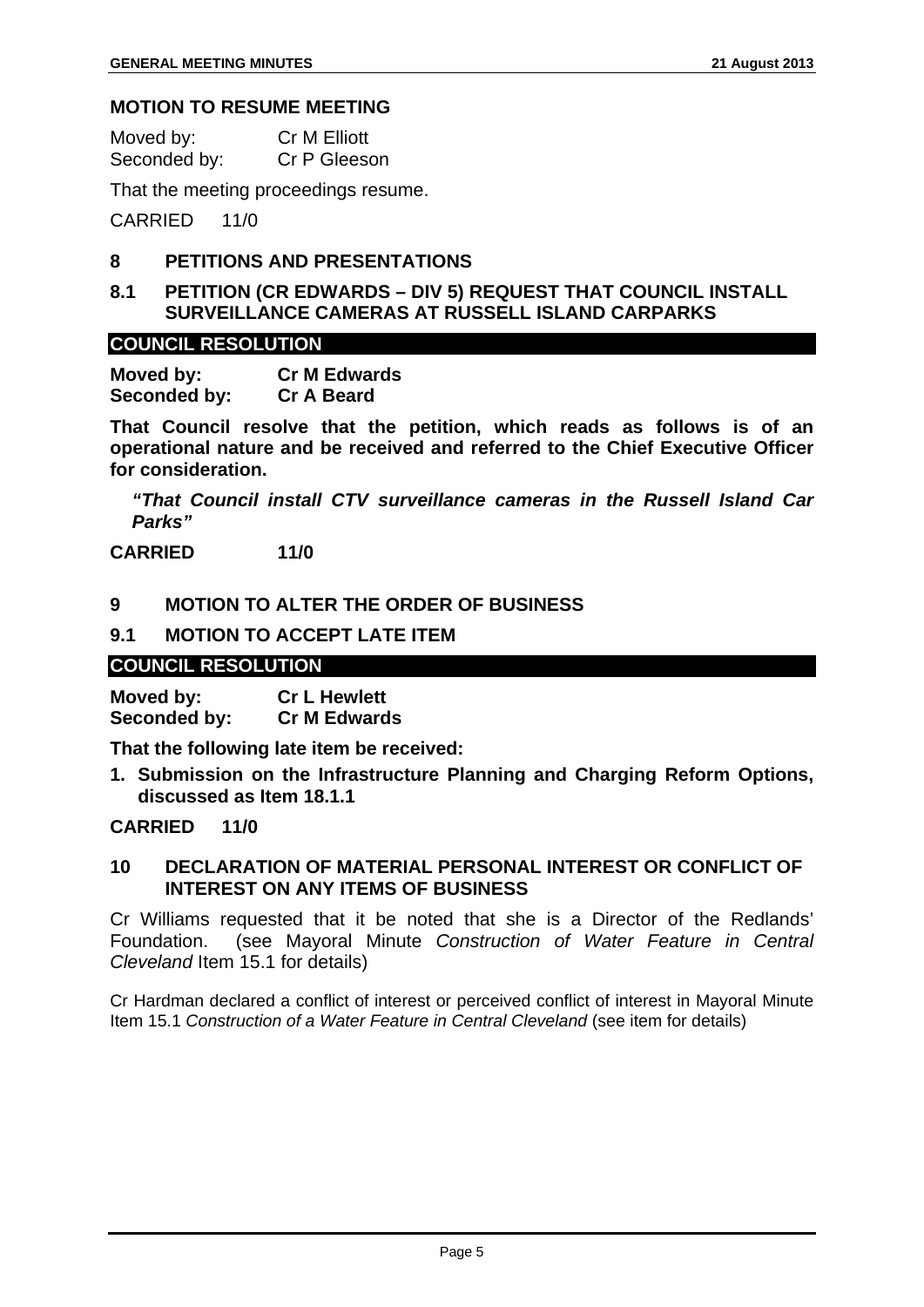#### **11 CLEVELAND CBD REVITALISATION SPECIAL COMMITTEE – 8 AUGUST 2013**

| Moved by:    | Cr C Ogilvie |
|--------------|--------------|
| Seconded by: | Cr J Talty   |

That the report and recommendations of the Cleveland CBD Revitalisation Special Committee meeting held 8 August 2013 be received.

Cleveland CBD Revitalisation Special Committee Minutes 8 August 2013

CARRIED 11/0

#### **11.1 ORGANISATIONAL SERVICES**

**11.1.1 CLEVELAND CBD COMMERCIAL INVESTMENT ATTRACTION STUDY** 

**Dataworks Filename: LUP Projects Cleveland CBD Commercial** 

**Attraction Study** 

**Attachment: Cleveland CBD Commerical Investment Attraction Strategy Draft 22 July 2013**

**Responsible/Authorising Officer:** 

COMMO

**Nick Clarke General Manager Organisational Services** 

**Author: Douglas Hunt Principal Adviser Economic Development** 

#### **PURPOSE**

The purpose of this report is to seek the Cleveland CBD Revitalisation Committee's consideration of phases one and two of the Cleveland CBD Commercial Investment Attraction Study undertaken by Jones Lang LaSalle.

The report outlines the findings from phases one and two of the study providing an economic baseline analysis of the Cleveland CBD and an overview of the competitive advantages of the Cleveland CBD and its future economic role in the city.

#### **BACKGROUND**

The Cleveland CBD Revitalisation Special Committee Council resolved at its General Meeting of  $25<sup>th</sup>$  March 2013 to adopt the Cleveland CBD Revitalisation Special Committee Work Plan. Section C of that work plan involved the development of a series of economic analysis one of which included undertaking a revitalisation strategy that would incorporate a number of objectives:

- To undertake a detailed market analysis to determine the most likely development properties, and what strategies for those properties would ensure RCC has a good chance of attracting investors;
- A detailed market assessment to help demonstrate the centres strength and attract the developers capable of delivering viable projects for the CBD; and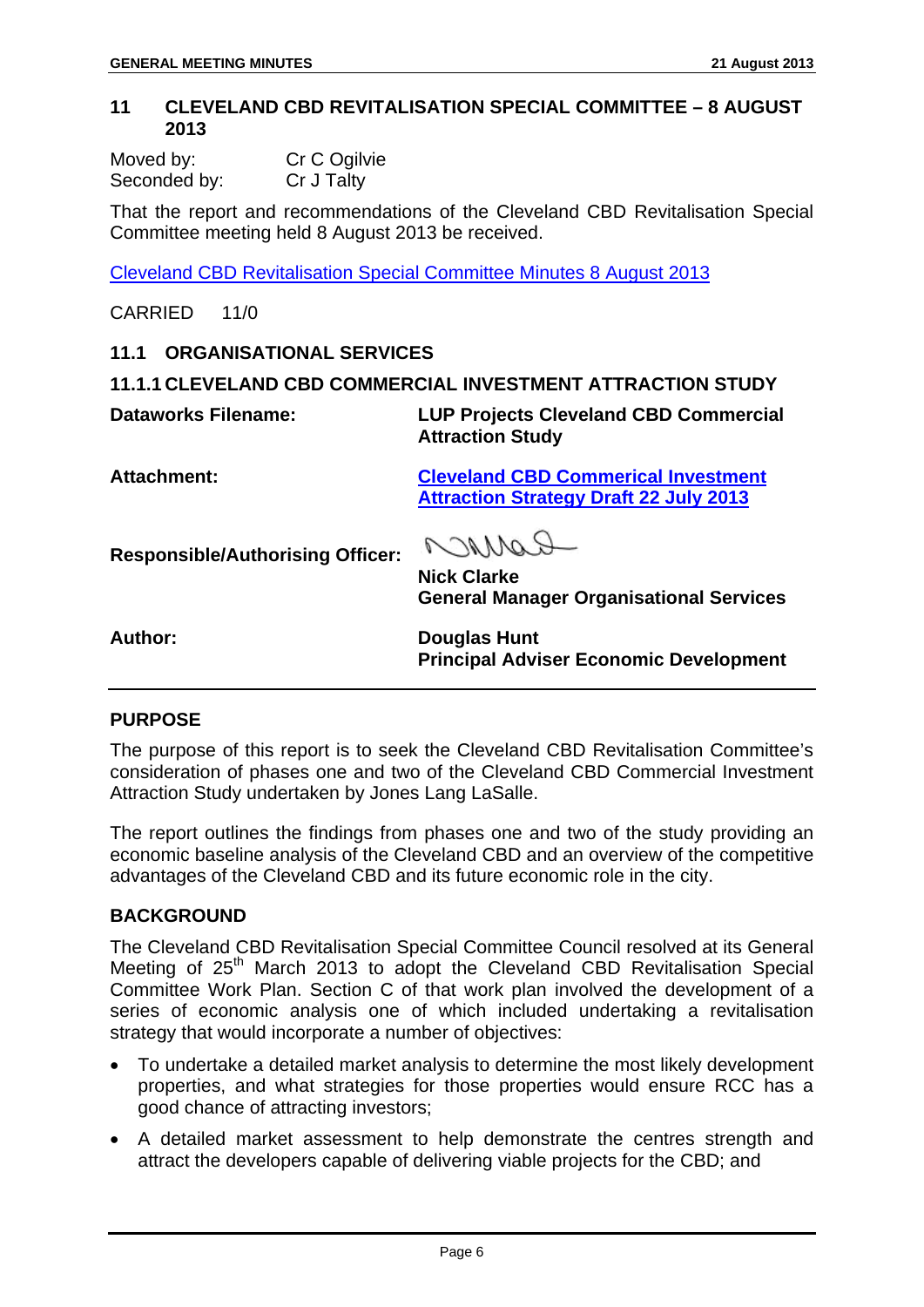• To provide informed market driven information and feasibility analysis concerning the types of land uses and commercial development the Cleveland CBD can support, in line with the intentions of the Master plan.

In line with the objectives of the project, there are four key elements to this project. They comprise the following:

- 1. Developing an economic baseline assessment for the Cleveland CBD that identifies the target market and business/sector profile that Council should seek to target for the Cleveland CBD;
- 2. Defining the competitive advantages of the Cleveland CBD;
- 3. Identifying specific investors to locate and invest in the Cleveland CBD, including the identification of financially viable catalytic project sites on Council owned land that provide commercially oriented development options that potentially allow Council to act in a development role and;
- 4. Developing a commercial investment attraction plan for the Cleveland CBD.

#### **ISSUES**

The Cleveland CBD Commercial Investment Attraction Study phase one and two has been completed by Jones Lang LaSalle (see Attachment) and provides an overview of the local CBD economy and the competitive advantages of the CBD versus both the wider Redland City LGA and other areas in Southeast Queensland.

The first two phases of the study have undertaken an economic baseline assessment of the Cleveland CBD, broadly based around the key sectors of the local economy.

The report reviewed the following areas of the Cleveland CBD, making comparisons both with the broader Redland City area and the wider Brisbane market:

#### **I. Residential Market Assessment**

The report found that the Cleveland residential market for houses had softened since 2002; however median prices had increased steadily over the decade, with a current median house price in Cleveland of \$500,000. The apartment market had also softened since 2007, however as with the house market, prices have increased steadily however, sales of apartments in Cleveland peaked in 2007. The median price for apartments is \$350,000, with apartments and semi-detached dwellings forecast by JLL to represent up to 80% of residential dwelling stock by 2022.

The largest issue facing the Cleveland (and Redland City) market over the coming decade will be an increase in the 65 and over demographic which will have the largest increase of any age group. The 5-14 year demographic, is also expected to grow over the decade above trend relative to other age categories, with both trends dictating that future housing supply will need to be flexible, delivering a range of options to cater to the changing demographics.

#### **II. Employment overview and Occupier profile**

The report found that four industry sectors dominate employment in the Cleveland CBD accounting for 56.1% of all employment, based on the ABS mesh data for the area. These sectors are:

• Retail trade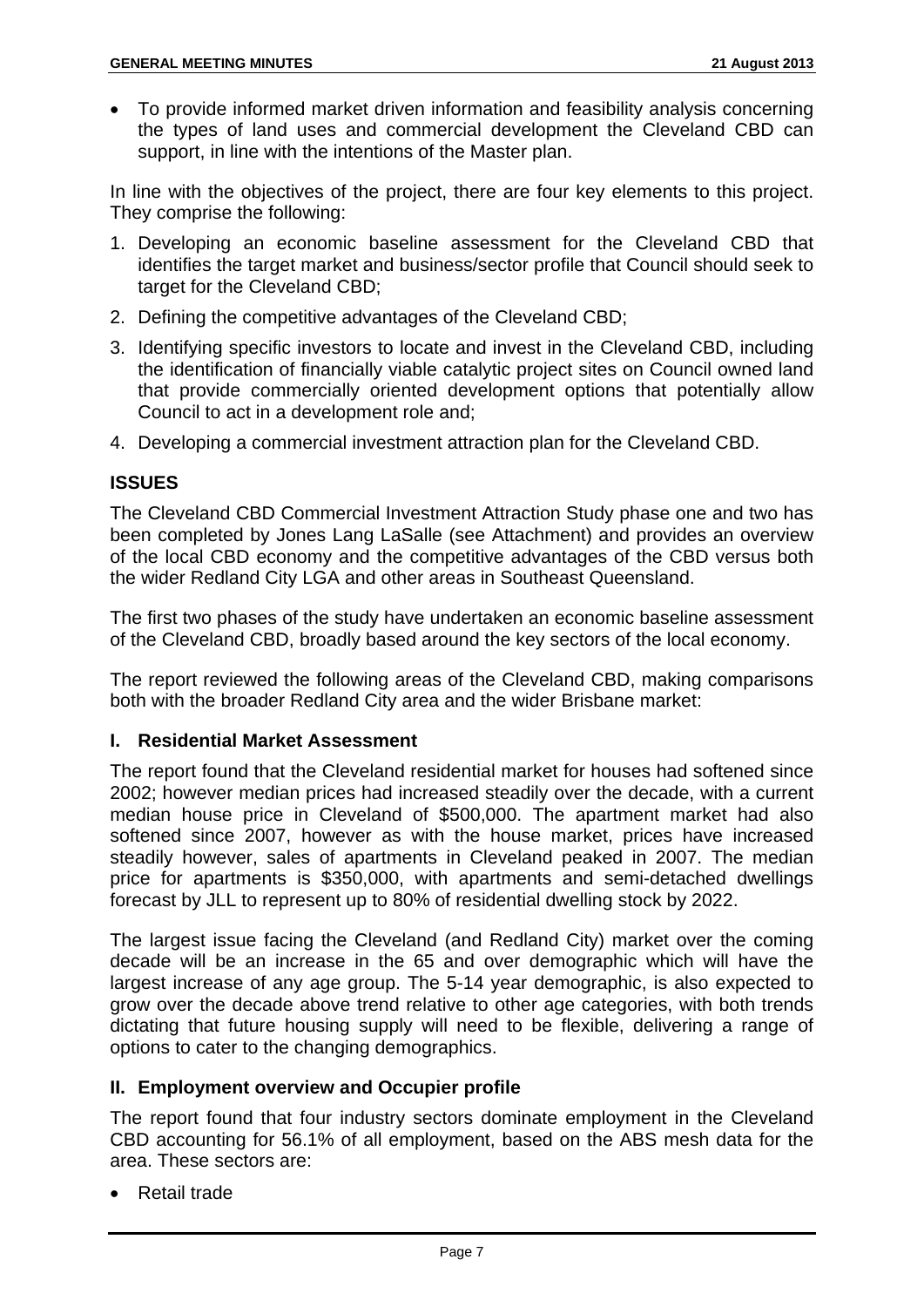- Accommodation and food services
- Public administration and:
- Health care and social assistance

The major occupier of office space in the Cleveland CBD occurs in the Public Administration employment sector, which accounts for 51.5% of the office space in the CBD. The most likely employer is Redland City Council; however the ABS data does not elaborate this detail. The sectors of Health Care and Social Assistance and Education and Training represent a smaller portion of overall employment in the CBD, relative to the remainder of Redland City and offer the most potential for growth according to the report.

#### **III. Office market assessment**

The findings of the report indicate that unlike the Sydney and Melbourne Office markets, Brisbane has been slow to develop a large suburban office market. The report noted that areas of Brisbane that do have a suburban office market are dominated by government tenants, or have government backed technology focus. The report also found that examples of successful office park precincts in Brisbane, including Brisbane Technology Park, Southgate Corporation Park, Freeway Office Park were used by companies for back-office functions that are not reliant on face-toface communication.

The report found that it the Cleveland office market is a small office precinct that is in direct competition with Capalaba, rather than any other suburban office market. The main uses for offices in the Cleveland CBD were identified as:

- Redland City Council
- Cleveland Magistrates Court
- Cleveland Police Station
- Legal offices
- Accountants
- Real estate agents
- Banking/finance

The conclusion on the Cleveland CBD office market from the report found that the Cleveland CBD will endure relatively low commercial office growth. However, it identified a number of potential options that could deliver growth in the CBD office market over the coming years. These options include:

- Relocation of TAFE from Alexandra Hills
- Establishment of call centres/back office functions
- ATO regional offices
- Regional state government offices
- University faculty centres (such as UQ/Mater training centre)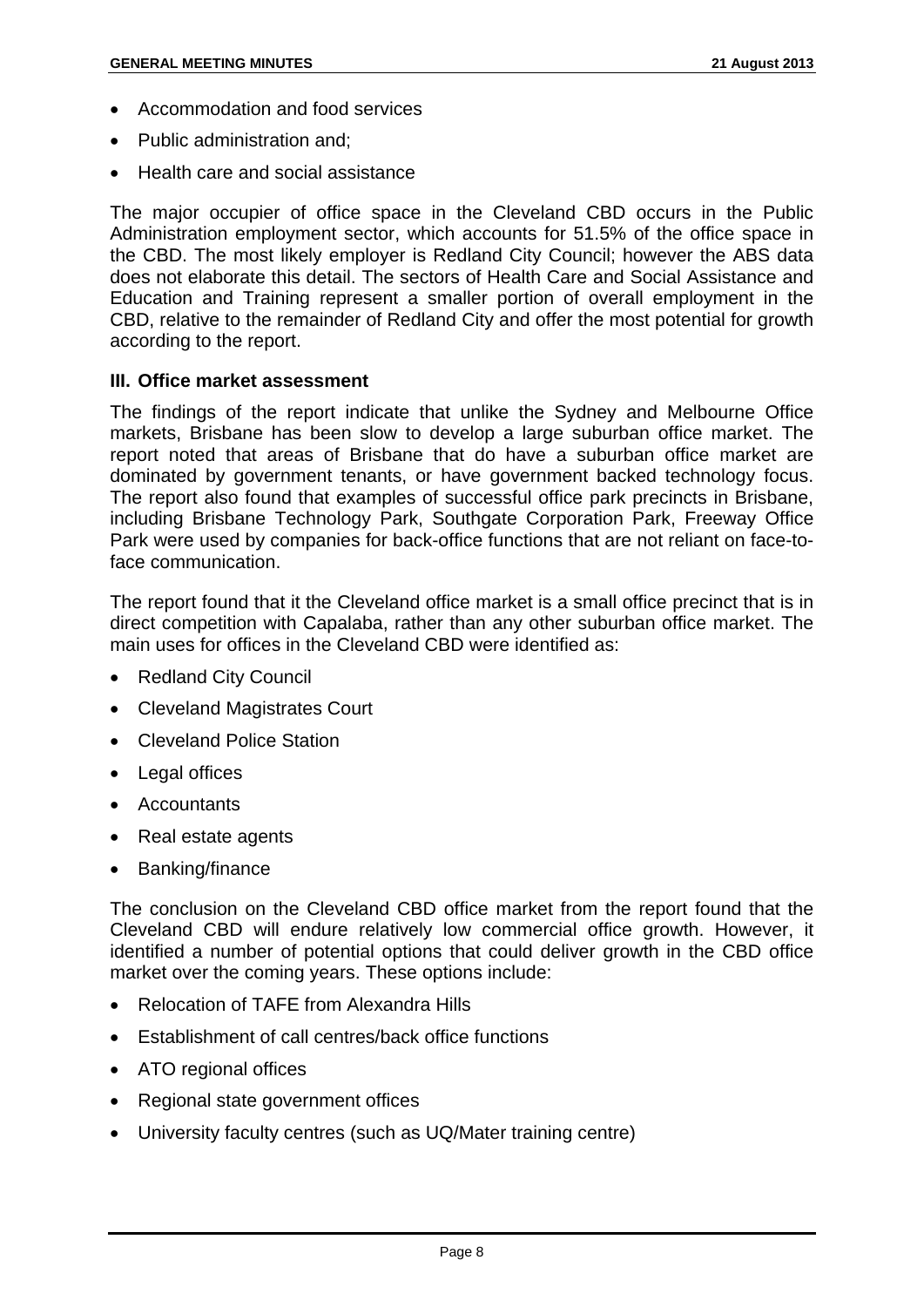#### **IV. Retail market assessment**

The review of retail in the Cleveland CBD found that the retail sector in Cleveland performs relatively strongly in terms of turnover per m², in both the supermarket and speciality sectors. The analysis by JLL concluded that Cleveland could potentially support another supermarket, based on the sectors current turnover in Cleveland and the surrounding catchment of the Cleveland CBD. The analysis by JLL suggests that either an ALDI supermarket, or an expansion of one of the existing supermarkets.

The report also identified Cleveland as a potential site for a Discount Department Store (DDS), post 2016 based on the primary market catchment in Cleveland, but also on the possibility of attracting customers from other areas in close proximity to Cleveland such as Thornlands, Ormiston and Alexandra Hills.

In determining the potential for an expansion of retail in the Cleveland CBD, JLL have concluded that it is essential that Cleveland focuses on expanding the food and entertainment sectors of the Cleveland CBD. This is necessary to prevent the ongoing leakage that is occurring to other centres, including Victoria Point, Capalaba, Carindale and Garden City. Expanding these sectors of the Cleveland CBD economy will also be necessary to make the centre a more attractive destination from a residential perspective.

#### **V. Overview of the following commercial sectors;**

- Education and training This sector has emerged as one of Australia's major export industries, with the provision of international students fee paying students in Australia. The sector includes, higher education, vocational education and training, English language intensive course providers, schools and pre-schools. The report identifies potential in the Cleveland CBD for the relocation of the TAFE campus if there are commercial reasons for undertaking such a move. In addition, they recommended further provision of University faculty training facilities, such as the UQ/Mater nurse training school in Cleveland CBD. It was noted in the report that higher education providers in CBD locations are strong employment providers and provide economic multiplier effects in other sectors of the local economy.
- Leisure and Entertainment This sector was identified as offering growth potential in the Cleveland CBD, notably through the location of small (3-4 screen) cinema complex. It was noted that although a large multiplex cinema operator is unlikely to consider Cleveland a viable option, a small boutique operator may be able to make such an operation viable. The report did state however that this option should not precede either the development of a new supermarket, or DDS option for Cleveland.
- Health and Medical uses The largest sector in the Australian economy by employment, which is mirrored by the broader Redland City economy (14.3% of the population is employed in this sector). In Cleveland the Healthcare and Social Assistance sector employs 10.3% of the city's workforce and is identified in the report as a sector offering significant growth potential for the CBD. This growth is not likely in services already offered by the hospital precinct, however throughout Australia there has been growth in GP super centres and Day surgery centres, which could be replicated in the Cleveland CBD. The services offered by such centres would also be complimentary to the demographic base of the CBD.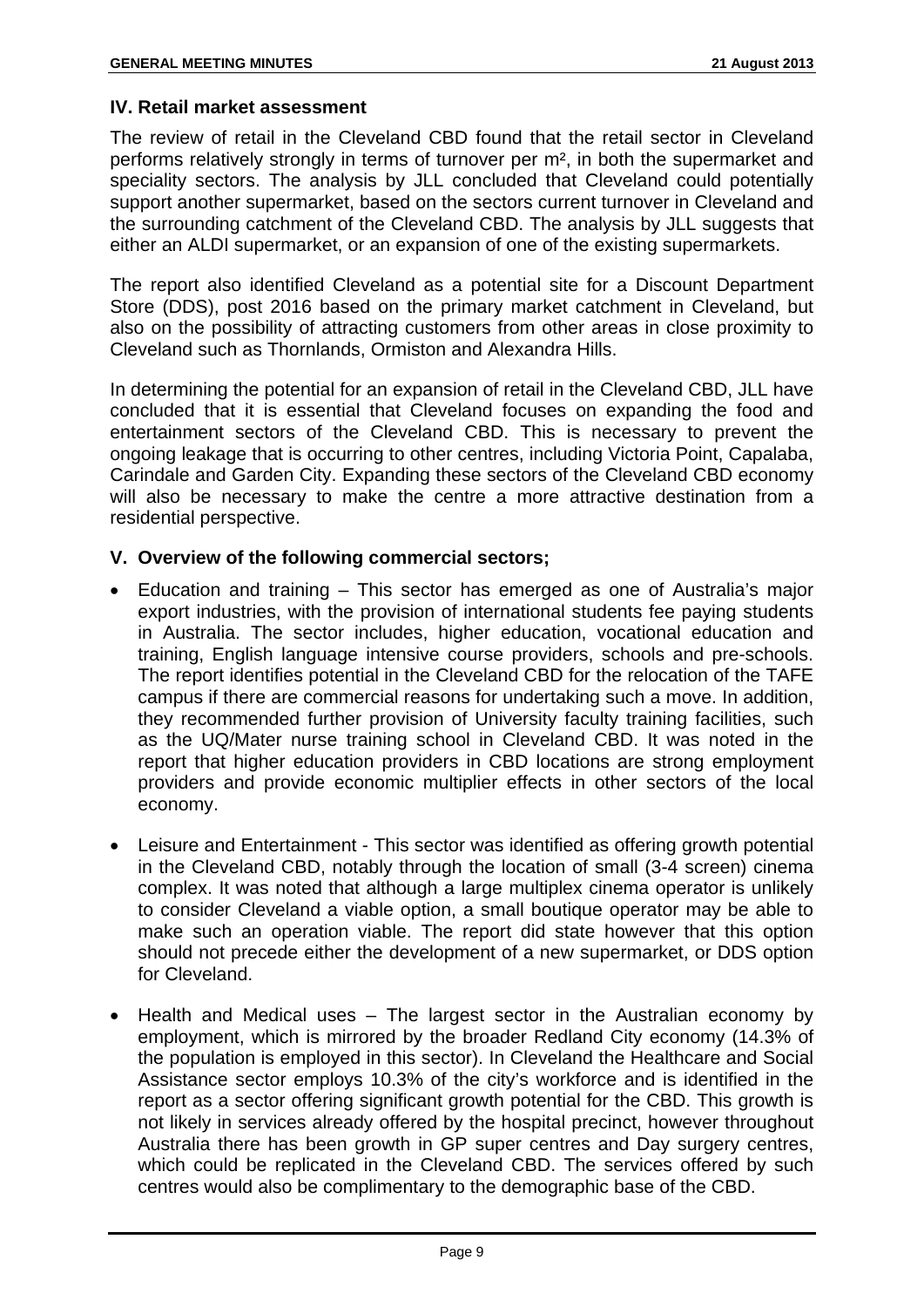- Retirement living The report notes that demographically Cleveland is well placed as an option for retirement living. There are a range of factors that benefit Cleveland in this respect including its central location, retail offering, proximity to hospital and high quality healthcare, transport offerings and its amenity. The retirement industry sector is currently experiencing a change in trends, expanding beyond low-rise, development located on CBD fringe areas, to Multi-story retirement projects, small retirement clusters that are integrated within traditional residential areas and the development of master planned communities where retirement living is integrated with a range of services offered to the wider community. The report concluded that Council should engage with the retirement sector to seek the development of high quality multi-story retirement accommodation within the Cleveland CBD.
- Visitor Accommodation It was the preferred view of JLL that Council should not actively pursue the development of new accommodation offerings within the Cleveland CBD, as there is little or no demand for this type of offering. There are a number of reasons why this market is unlikely to prove viable for Cleveland over the next decade. These include low demand from tourism visitation to Cleveland, low expected growth (1.4% p.a.) in visitor numbers to both the Gold Coast and Brisbane, declining business visitor nights in Brisbane (-0.3% p.a.), low occupancy rates in the Brisbane hotel sector relative to Sydney, Melbourne and Perth and small business population within Cleveland to support a hotel, or serviced apartment development.

#### **VI. Assessment of investment locations**

The report analysed a number of investment locations around both Southeast Queensland and other suburban office locations in Australia, to demonstrate the demand and supply equation associated with investment decision making. It also highlighted the complexities involved with this process and the strategies that other local government areas, often in conjunction with state governments have employed in undertaking large scale development or redevelopment of commercial areas. In addition to this, the assessment highlighted the role played by market forces in determining the success or otherwise of an area as an attractive investment location.

#### **VII. Future role and function of Cleveland CBD**

The report recommended that the future role and function of the Cleveland CBD be based initially (0-2 year time frame) around consolidating its strength as a retail centre with a focus on attracting another supermarket and DDS to the CBD. JLL's findings also indicate that developing Cleveland as an entertainment area with a focus on the food sector and the possibility of attracting a boutique cinema operator will assist in enhancing the appeal of Cleveland as a destination.

Over a 1- 5 year period and improvement in the retail offering in Cleveland would deliver benefits in the residential market, as it will assist in making Cleveland a more attractive place to live. Initial residential offering needs to be on owner-occupier model that targets a younger demographic, however also catering to the ageing demographic that dominates the Cleveland SLA.

In addition to this, JLL recommend that during this 1-5 year period, Council focus on building the training and education and training and healthcare and social assistance sectors of the economy as part of a strategy aimed at diversifying the economy.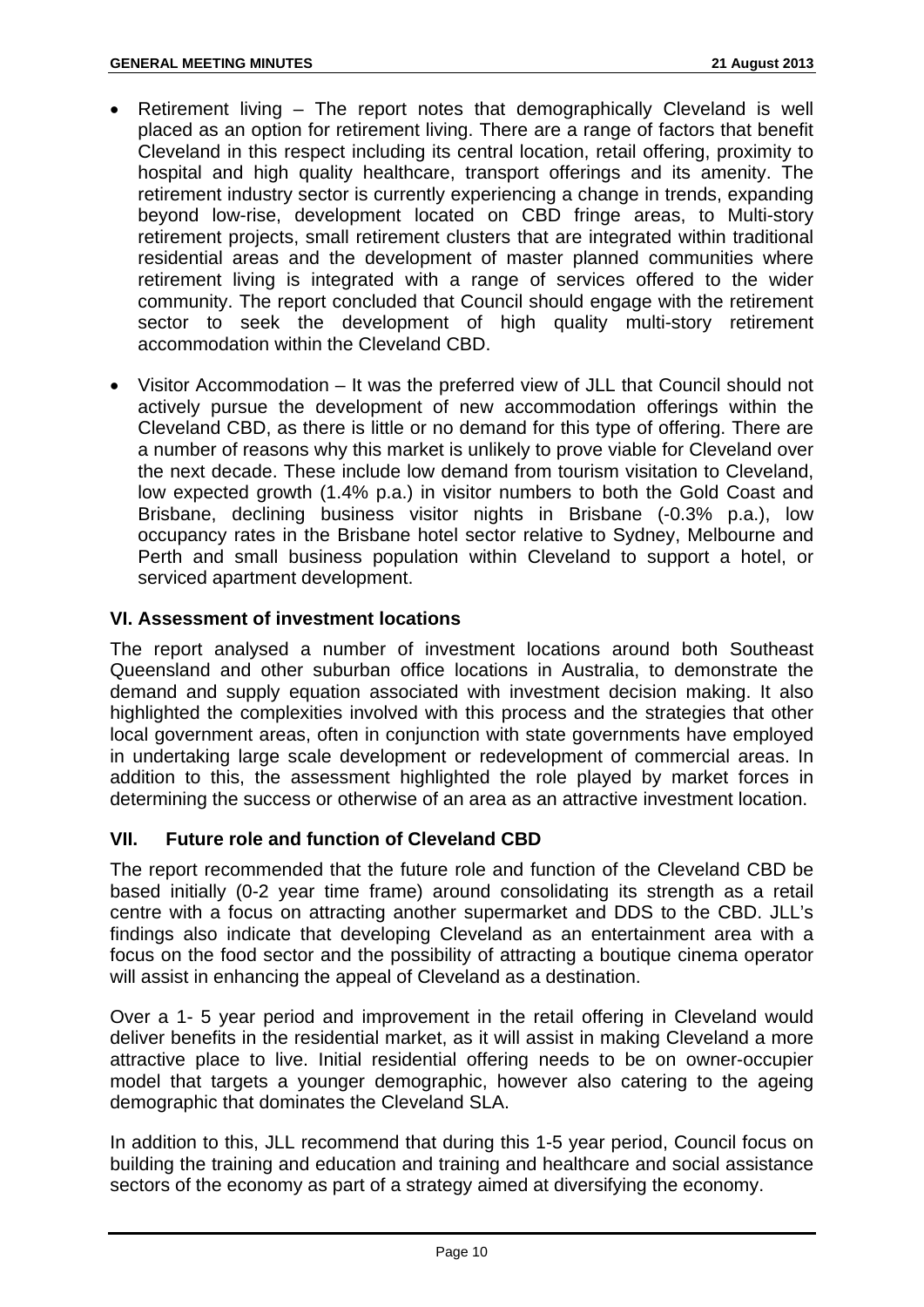The report found that growth in the commercial office sector will only start to occur in Cleveland when the retail and residential components of the economy are strengthened; however any development in this sector is likely to be small scale.

#### **VIII. SWOT analysis**

| <b>Opportunities</b><br><b>Strengths</b><br><b>Weaknesses</b><br><b>Threats</b>                                                                                                                                                                                                                                                                                                                                                                                                                                                                                                                       |                                                                                        |
|-------------------------------------------------------------------------------------------------------------------------------------------------------------------------------------------------------------------------------------------------------------------------------------------------------------------------------------------------------------------------------------------------------------------------------------------------------------------------------------------------------------------------------------------------------------------------------------------------------|----------------------------------------------------------------------------------------|
| Proximity to<br>Major<br>Age profile<br>$\bullet$<br>$\bullet$<br>development<br>Raby Bay<br>Education<br>opportunities<br>facilities (lack of<br>Visual amenity<br>٠<br>within CBD)<br>Toondah<br>$\bullet$<br>Strong retail<br>harbour PDA<br>performance<br>Limited range of<br>$\bullet$<br>medical<br>Expanded retail<br>$\bullet$<br>Transport<br>services<br>offering<br>access<br>Rail connectivity<br>$\bullet$<br>Consolidation of<br>$\bullet$<br>government<br>operations<br>Expansion of<br>$\bullet$<br>Stockland<br>Increased<br>$\bullet$<br>residential<br>population and<br>density | Capalaba<br><b>Victoria Point</b><br>Public<br>opposition to<br>increased<br>densities |

#### **STRATEGIC IMPLICATIONS**

#### **Legislative Requirements**

There are no legislative requirements that affect the outcome of this report.

#### **Risk Management**

#### *Opportunities*

- Implement the Master Plan guidelines for the commencement of catalyst site development. This will improve streetscape and amenity and have the potential to renew investor confidence in the CBD;
- Potential to generate activity and income from Council landholdings; and
- Potential to increase rateable properties within the CBD. Increase to revenue stream.

#### *Risks*

- Financial costs associated with activation of catalyst sites in the Master Plan. No budget yet allocated. Committee work will be to determine the benefits to Council of developing at least one catalyst site;
- Financial costs associated with incentives. Some impact will occur on revenue;
- Investors continue to bypass Cleveland in favour of other areas of Southeast Queensland that offer potentially better ROI. This includes out of centre developments within the City;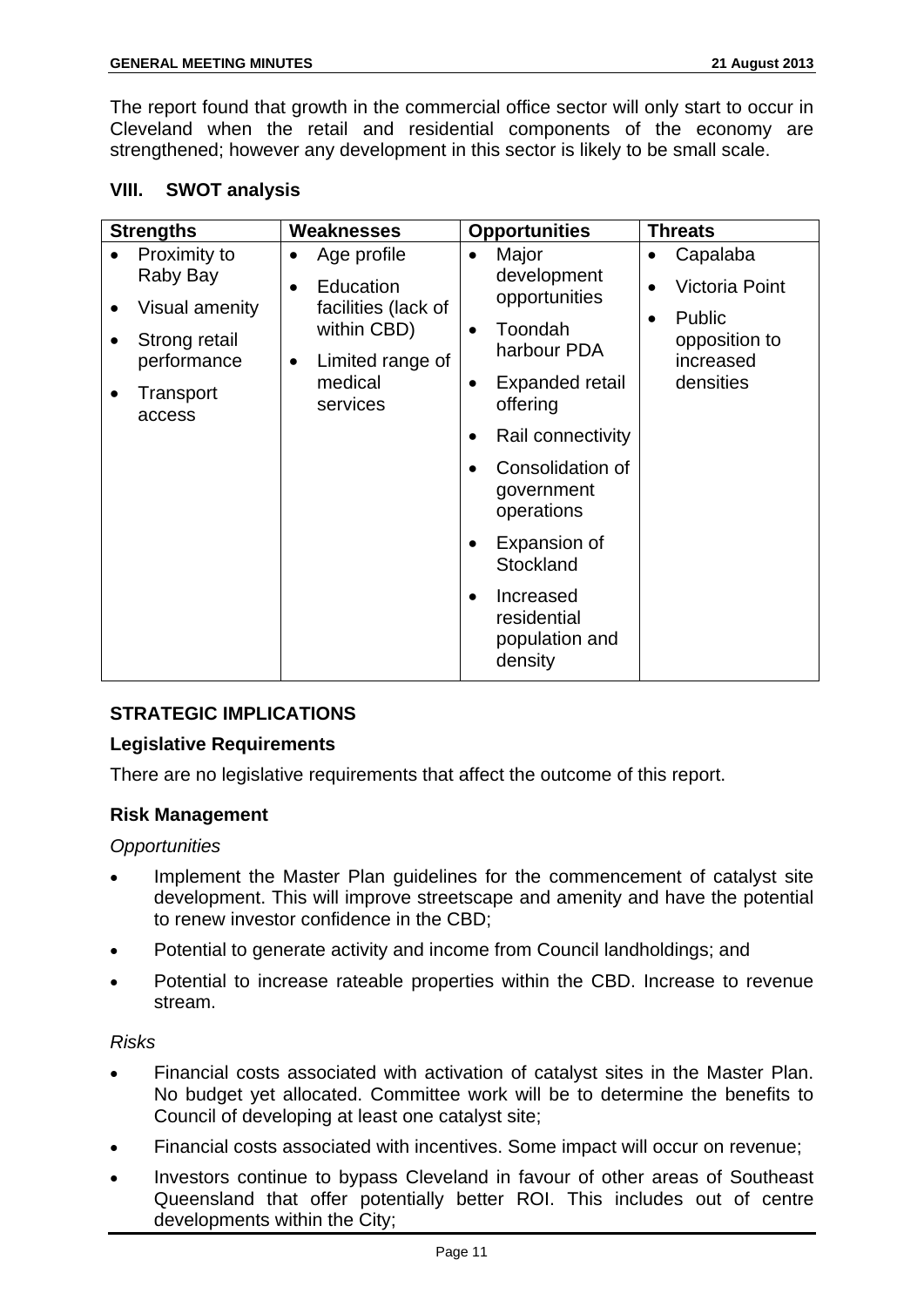- Perception that the focus on Cleveland is at the expense of other areas in the City; and
- Time required for Committee members to devote to the elements of the CBD revitalisation process.

#### **Financial**

1. Review of Council landholdings and uses

The analysis currently being undertaken by Jones Lang LaSalle will include a due diligence review of current landholdings and building assets determining their current market value.

In addition, Council the review will also determine the estimated useful life of Council buildings and future staffing requirements within the Cleveland CBD to determine the feasibility of consolidating Council administrative staff in one building.

A review of these assets will assist in determining the most cost-effective options for their use, including investment attraction options as a way of generating potential asset sales and/or proving development options for Council CBD landholdings.

#### **People**

Undertaking the development of phases one and two of the Cleveland CBD Commercial Investment Attraction Study has required the devotion of the following Officers:

- Principal Adviser Strategic Economic Development
- Principal Adviser Priority Development Areas
- Strategic Planning Manager

#### **Environmental**

The environmental benefits in relation to the works of the Committee will be prefaced on the environmental benefits associated with Cleveland Town Centre Master Plan. These would include:

- Improved open space and public amenity
- Town Square development
- Traffic flow improvements, reducing vehicle movements
- Improved pedestrian and cycling routes
- Improved transport use, with less reliance on the use of private vehicles; and
- Improved environmental requirements to buildings associated with the Master Plan, using best practice design elements. Some examples would include use of building materials that are used sustainably, building locations and height, use of recycled water, passive and active solar designs, street shading and building overhang, ensuring that embodied energy is minimised reducing utility usage.

#### **Social**

The implementation of one of the catalyst projects as outlined by Cleveland Centre Master Plan has the potential to result in a more varied mix of uses within the CBD (both commercial and residential) has the potential to increase activity within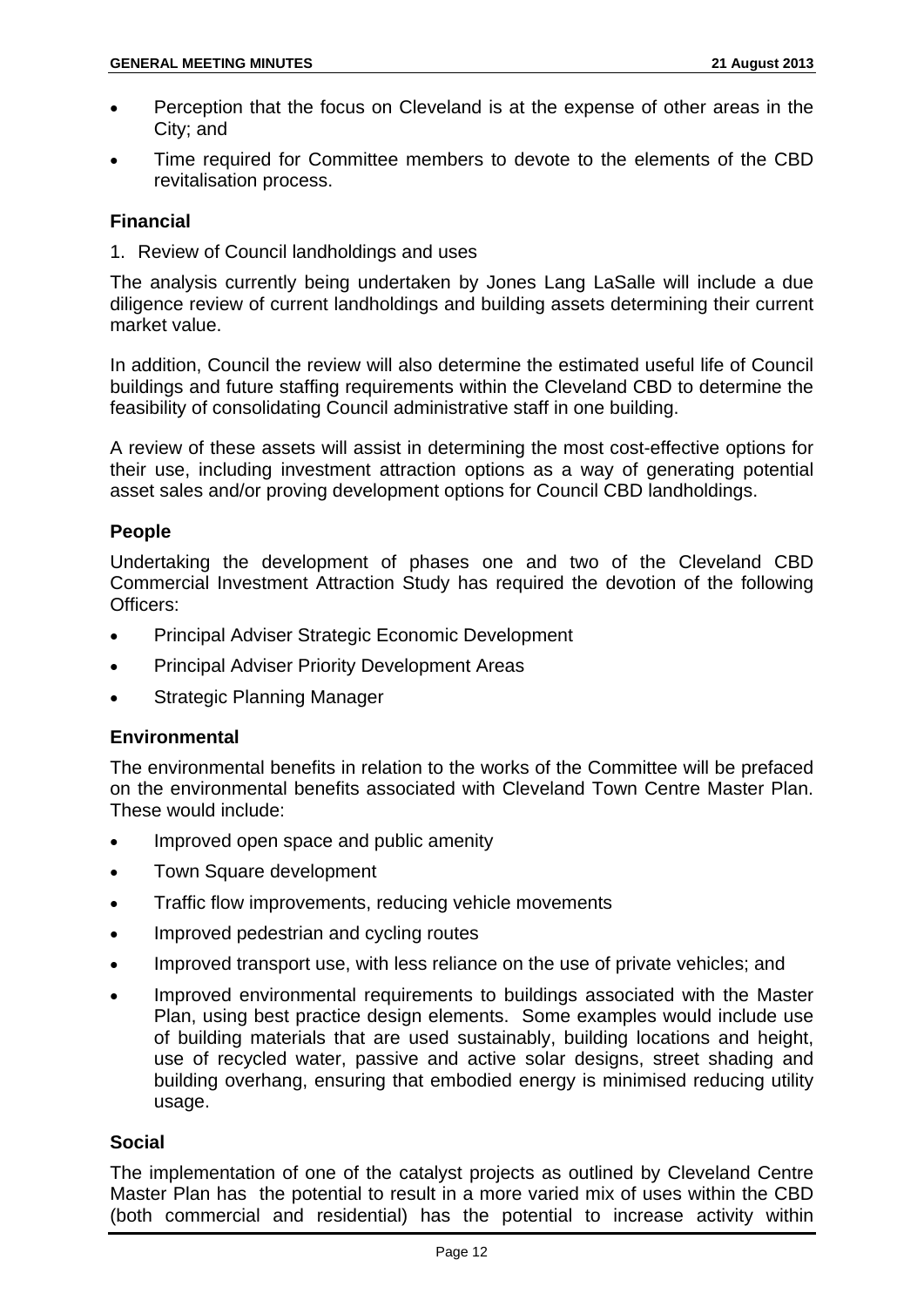Cleveland outside of the traditional business hours, contributing to a more vibrant centre

#### **Alignment with Council's Policy and Plans**

#### *Relationship to Corporate Plan*

The recommendation primarily supports Council's strategic priorities of delivering a healthy natural environment, green living, wise planning and design, a supportive and vibrant economy, strong and connected communities, and of embracing the bay.

The Cleveland Centre Master Plan and Cleveland CBD Incentives Package address these strategic priorities through:

- Promoting an active town centre through opportunities for retail, commercial and residential redevelopment connected with high quality public spaces including green and shaded streets and boulevards. The style of architecture and public space will blend the unique bayside qualities of the City with the environmental and historical aspects of the locality;
- Providing a focus for civic life within the town centre through the establishment of a central plaza, which can provide a location for local community events such as farmers markets;
- Maintaining and enhancing Bloomfield and Middle Streets as prominent boulevards and pedestrian spines in the city centre;
- Providing opportunity for business investment and local employment;
- Defining the distinctive qualities and characteristics of existing landscape assets. Three primary open space corridors have been identified, which generally run north/south, and provide opportunities to create distinctive landscape experiences;
- Enhancing existing drainage and riparian corridors, which connect to the Bay, marina and surrounding bush land; and
- Strategic Implications.

#### **CONSULTATION**

The preparation of this document has been a collaborative effort between Officers from across the organisation including; Community and Customer Services and Organisational Services. The people consulted in the preparation of the report include:

- Group Manager, City Planning and Assessment
- Principal Adviser Priority Development Areas
- Councillor Division 2
- Mayor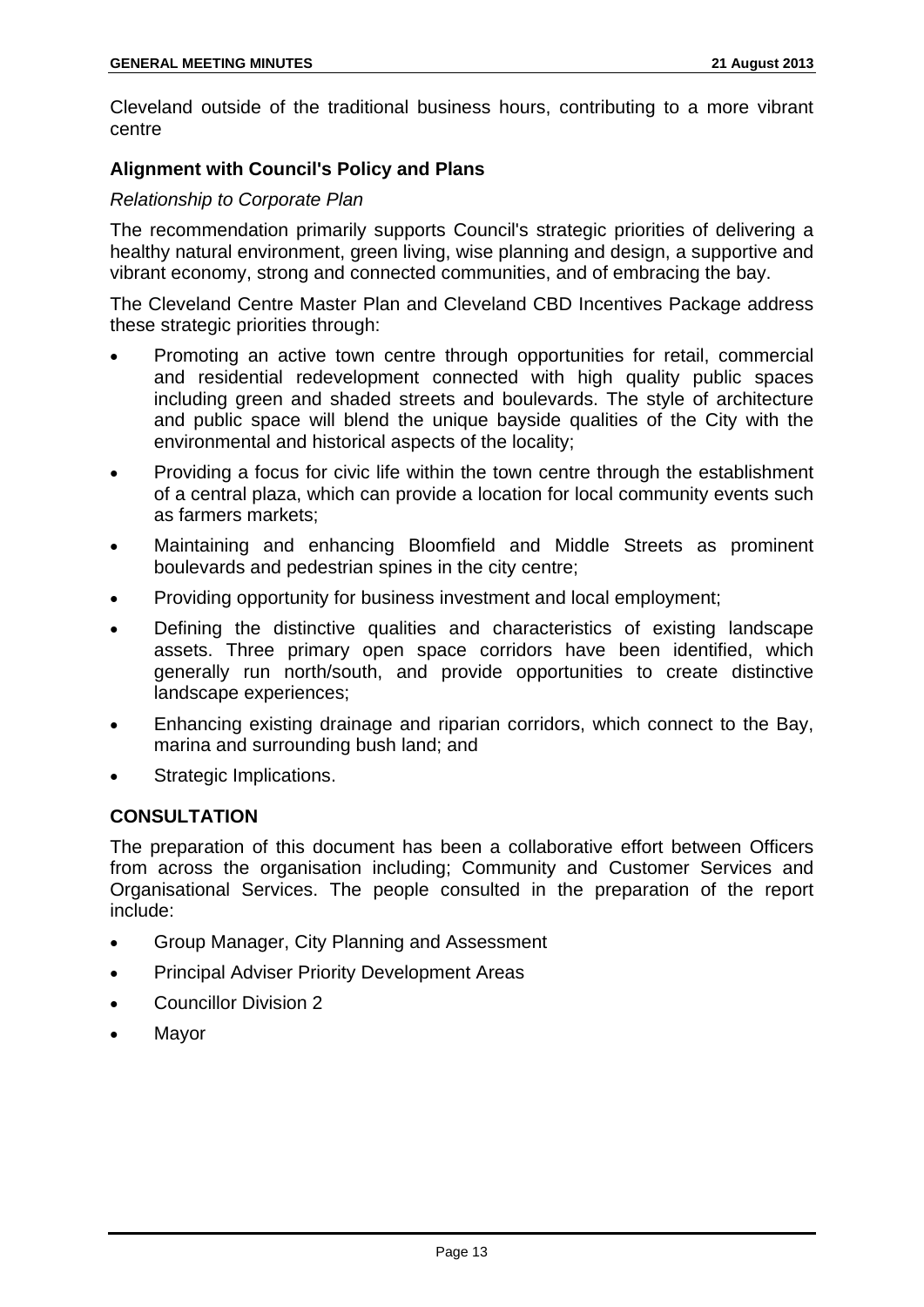#### **OFFICER'S/COMMITTEE RECOMMENDATION**

Moved by: Cr J Talty<br>Seconded by: Cr C Ogilvie Seconded by:

That the Cleveland CBD Revitalisation Special Committee resolve to endorse the contents of this report.

#### CARRIED

Cr Elliott was not present when this motion was put.

#### **COUNCIL RESOLUTION**

**Moved by: Cr C Ogilvie Seconded by: Cr J Talty** 

**That the Cleveland CBD Revitalisation Special Committee resolve to endorse the contents of this report.** 

**CARRIED 11/0** (en bloc)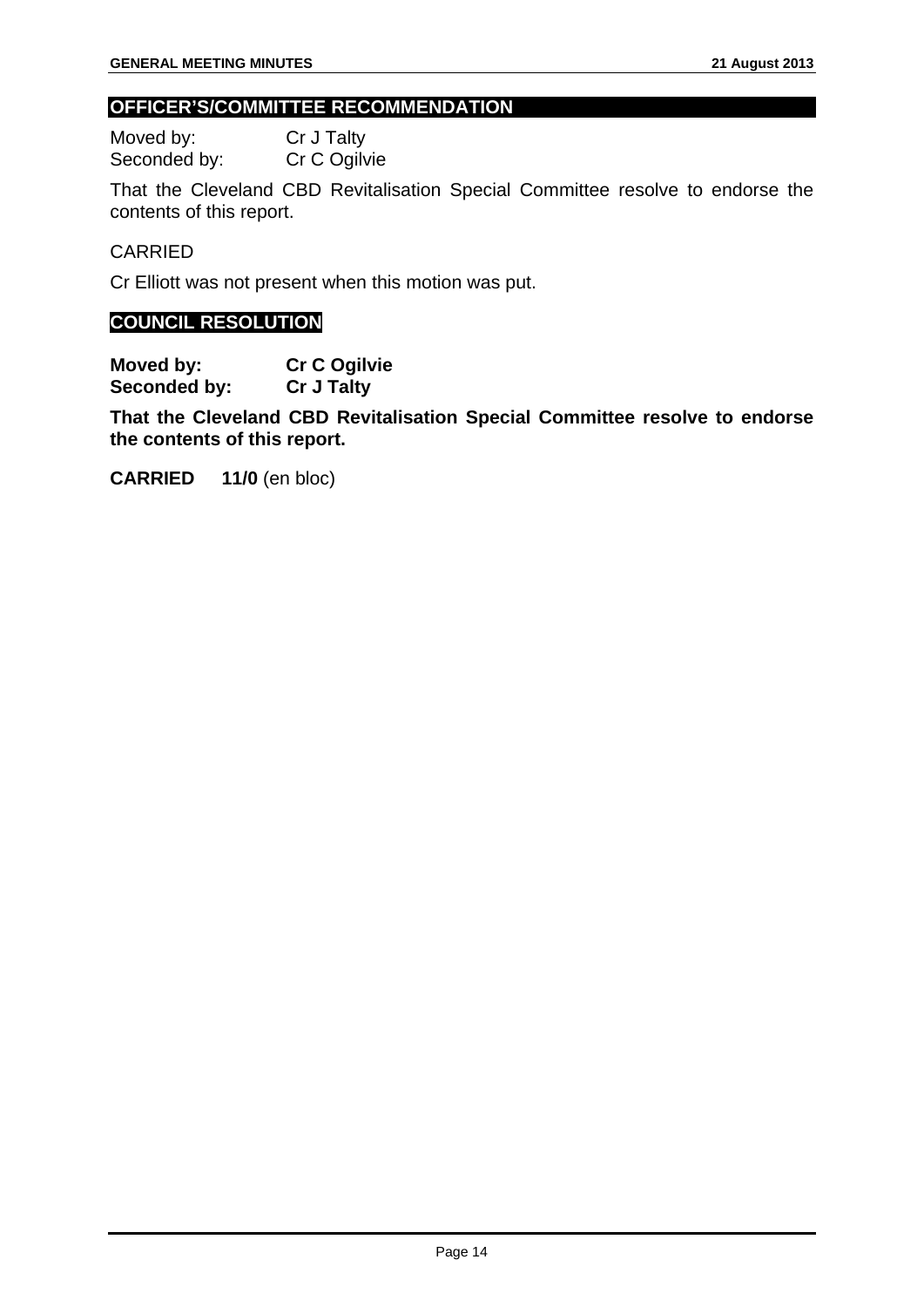#### **11.1.2 CLEVELAND CBD REVITALISATION WORK PROGRAM PROGRESS REPORT**

**Responsible/Authorising Officer:** 

**Dataworks Filename: ED Planning: Cleveland CBD Proposed Work Program LUP Projects: Cleveland CBD Project** 

**Attachment: Cleveland CBD Revitalisation Strategy Work Plan Status Report August 2013**

RANNAA

**Nick Clarke General Manager Organisational Services** 

**Author: Douglas Hunt Principal Adviser Strategic Economic Development** 

#### **PURPOSE**

The purpose of this report is to provide an update on the progress of the implementation of the Cleveland CBD Revitalisation Work Plan.

#### **BACKGROUND**

Council resolved on the General Meeting on  $6<sup>th</sup>$  June 2013 to:

- 1. Endorse the Cleveland CBD Revitalisation Work Plan subject to budget deliberations and ongoing monitoring and review;
- 2. Add to current work program:
	- a) Outcomes of Item 1.1 *(CBID)*;
	- b) In current events, consideration of the Black Swamp
- 3. Bring back to all future Cleveland CBD Revitalisation Committees, the work program including scorecard tracking and progress reporting.

The Cleveland CBD Revitalisation Work Plan highlights 4 key work program areas which will assist with delivering outcomes for the Cleveland CBD Revitalisation Committee. The four work programs are:

- a) Master Plan Implementation short term actions;
- b) Management of Cleveland CBD Development Incentives Program;
- c) Economic Analysis incorporating Council land investigations and Council land requirements; and
- d) Project Management and Governance.

The Cleveland CBD Revitalisation Work Plan seeks to balance the need to deliver short and medium term improvements in the CBD (for example streetscape improvements) while undertaking further technical and feasibility studies to facilitate the long-term future release of Council land (valued at \$20m).

As well as defining key work programs, the draft Work Plan also identifies a range of events and facilities that are currently held within or are in close proximity to the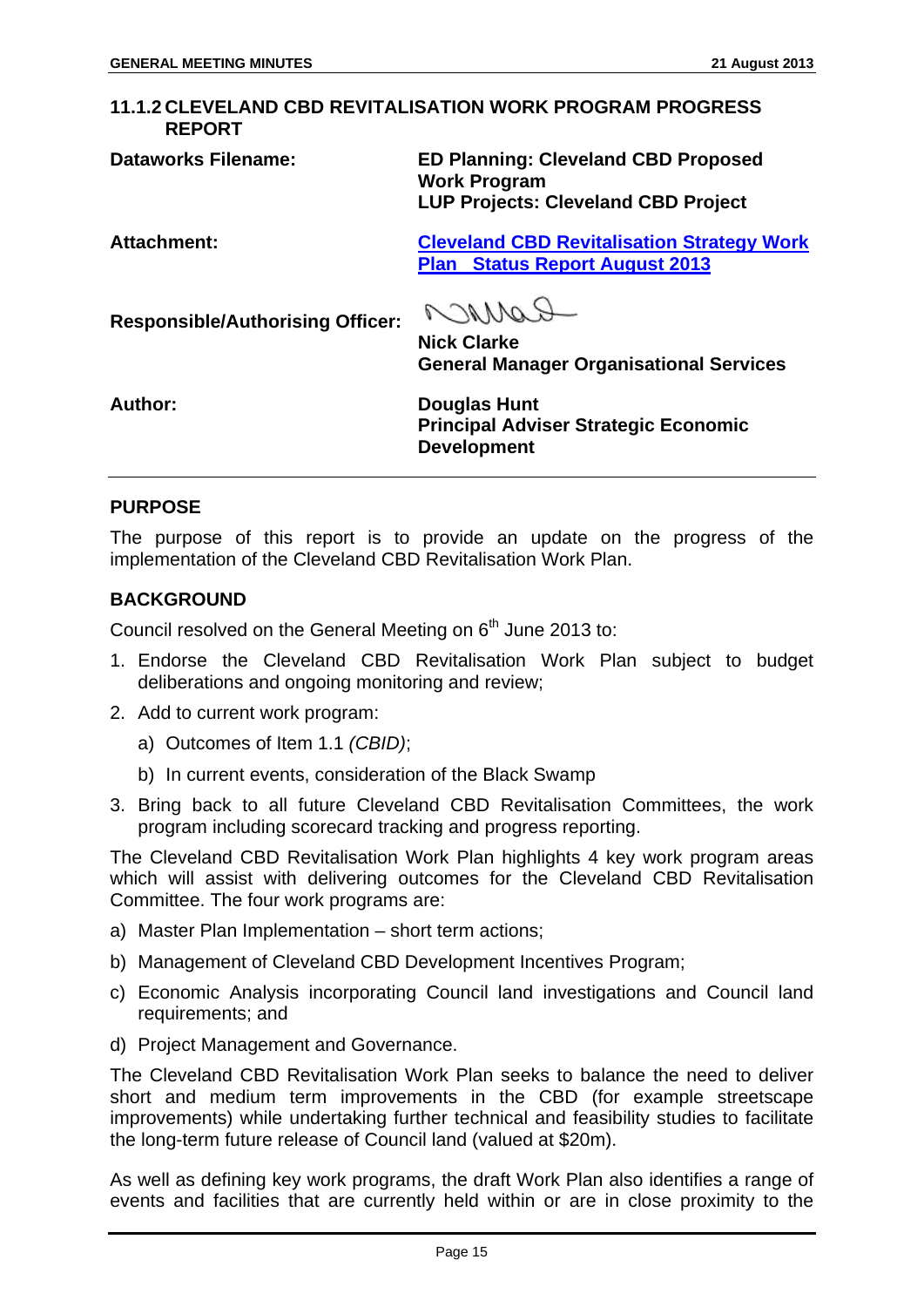Cleveland CBD. As part of the Cleveland CBD Revitalisation Committee and Project there is scope to consider how Council can assist with attracting more people to these events and encouraging greater use of these facilities.

#### **ISSUES**

#### The Scorecard Approach

A scorecard tracking using the traffic light symbols has been used in the attached status report.







#### **Progressing well meeting objectives, on budget on time**

**Progressing but requires constant monitoring** 

**Caution not meeting planned objectives, budget or time.** 

#### Progress on Actions

Since commencement of the Work Plan the following progress has been made on the initial 39 actions:

- 17 actions are progressing well meeting objectives and on budget and on time.
- 14 actions have commenced and are progressing and require monitoring.
- 8 actions have not commenced and are mostly long term actions

#### **STRATEGIC IMPLICATIONS**

The revitalisation of the Cleveland CBD is recognised as a strategic priority of Council. Implementation of the Cleveland CBD Revitalisation Work Plan will guide future work related to the revitalisation of Cleveland CBD and assist with delivering the short, medium and long term outcomes of the Cleveland CBD Revitalisation Committee.

#### **Legislative Requirements**

There are no legislative requirements that affect the outcome of this report.

#### **Risk Management**

There are no risk management requirements that affect the outcome of this report.

#### **Financial**

The work tasks for 12/13 have been estimated at \$135,000.

To date (13/5/13) \$110,000 has been committed from the allocated \$135,000 in the 2012/2013 financial year.

An allocation of \$10,000 will be required by City Spaces for tree pruning and it is expected that the full budget amount will be committed by the time this report goes to Council.

The Communications Group have indicated that the \$75,000 allocated for the communication strategy is currently on time for delivery in the current financial year.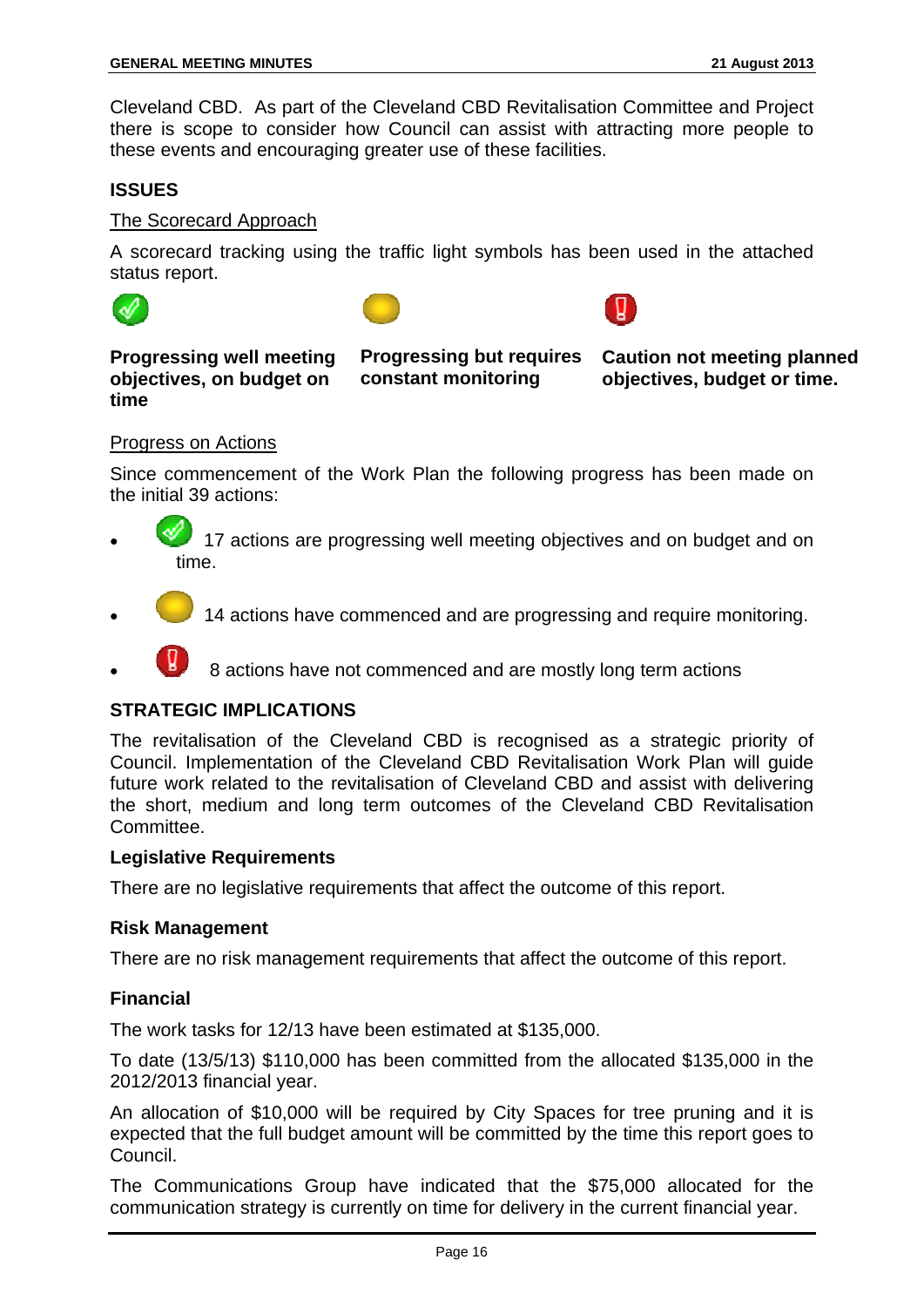#### **People**

The implementation of the Cleveland CBD Revitalisation Work Plan and associated work programs is requiring work to be undertaken across a range of departments and groups within Council. The draft Cleveland CBD Revitalisation Work Plan assigns responsibility to appropriate areas of Council for each of the activities and tasks. Recognising the significance of the Cleveland CBD Revitalisation Project it is expected that Council groups will work collaboratively to implement the plan.

#### **Environmental**

The environmental benefits in relation to the works of the Committee will be prefaced on the environmental benefits associated with Cleveland Town Centre Master Plan.

These would include:

- Improved open space and public amenity
- Town Square development
- Traffic flow improvements, reducing vehicle movements
- Improved pedestrian and cycling routes
- Improved transport use, with less reliance on the use of private vehicles; and
- Improved environmental requirements to buildings associated with the Master Plan, using best practice design elements. Some examples would include use of building materials that are used sustainably, building locations and height, use of recycled water, passive and active solar designs, street shading and building overhang, ensuring that embodied energy is minimised reducing utility usage.

#### **Social**

The implementation of one of the catalyst projects as outlined by Cleveland Centre Master Plan has the potential to result in a more varied mix of uses within the CBD (both commercial and residential) has the potential to increase activity within Cleveland outside of the traditional business hours, contributing to a more vibrant centre

#### **Alignment with Council's Policy and Plans**

The recommendation of this report and the Cleveland CBD Revitalisation Work Plan support a range of Council strategic priorities including green living, wise planning and design, a supportive vibrant economy, strong and connected communities and embracing the bay.

#### **CONSULTATION**

City Planning and Assessment is coordinating the projects across various Council Groups. Each Group Manager has been asked to provide feedback and a status update on the progress of their projects.

#### **OPTION**

That Council resolve to:

- 1. Note the progress of the implementation of the Cleveland CBD Revitalisation Work Plan; and
- 2. Add the Cleveland CBD Revitalisation Users' Profile project to the Work Plan.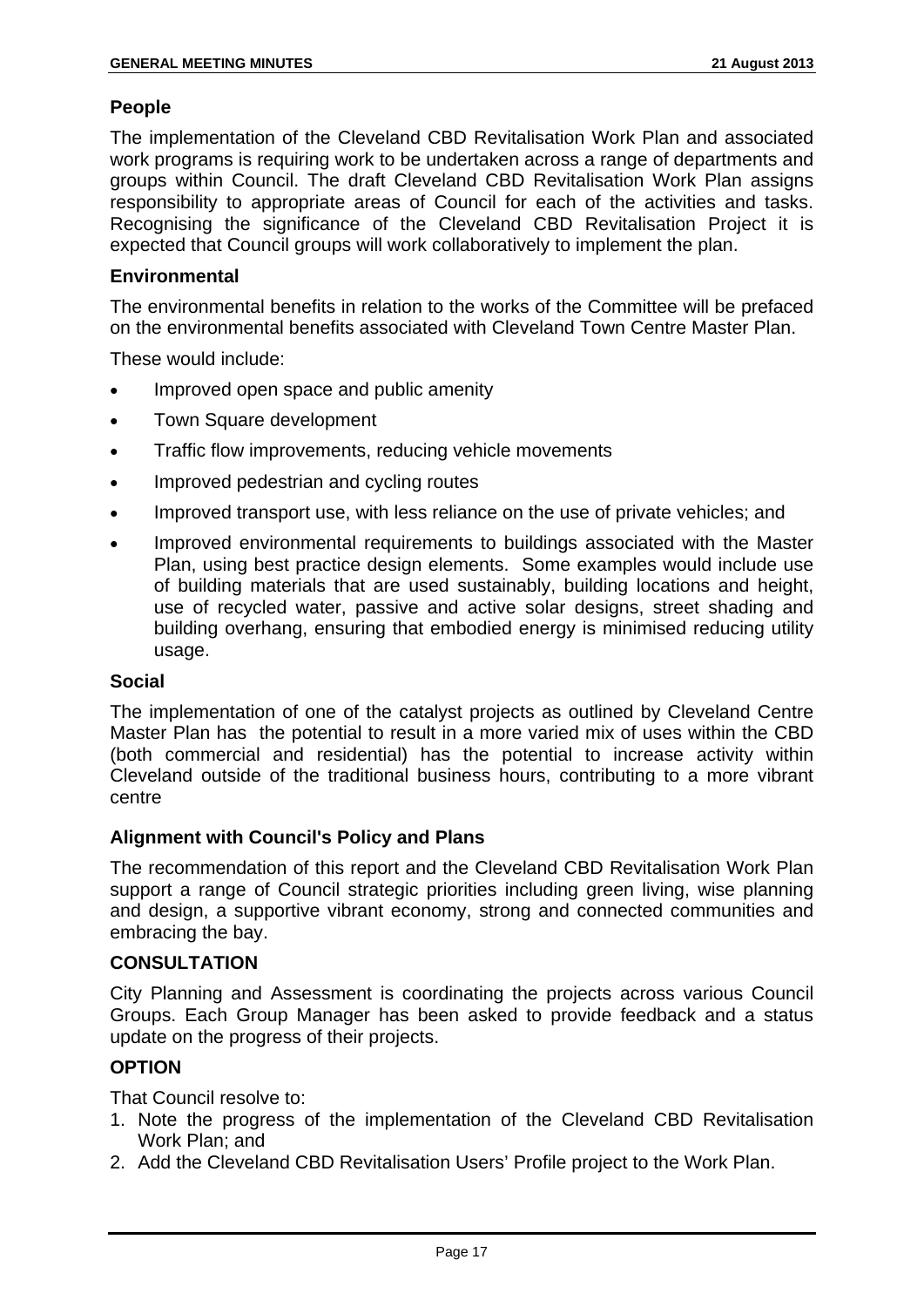#### **OFFICER'S RECOMMENDATION**

That Council resolve to:

- 1. Note the progress of the implementation of the Cleveland CBD Revitalisation Work Plan; and
- 2. Add the Cleveland CBD Revitalisation Users' Profile project to the Work Plan.

#### **OFFICER'S/COMMITTEE RECOMMENDATION**

Moved by: Cr C Ogilvie Seconded by: Cr M Edwards

That Council resolve to note the progress of the implementation of the Cleveland CBD Revitalisation Work Plan.

CARRIED 11/0

#### **COUNCIL RESOLUTION**

| Moved by:    | <b>Cr C Ogilvie</b> |
|--------------|---------------------|
| Seconded by: | <b>Cr J Talty</b>   |

**That Council resolve to note the progress of the implementation of the Cleveland CBD Revitalisation Work Plan.** 

**CARRIED 11/0** (en bloc)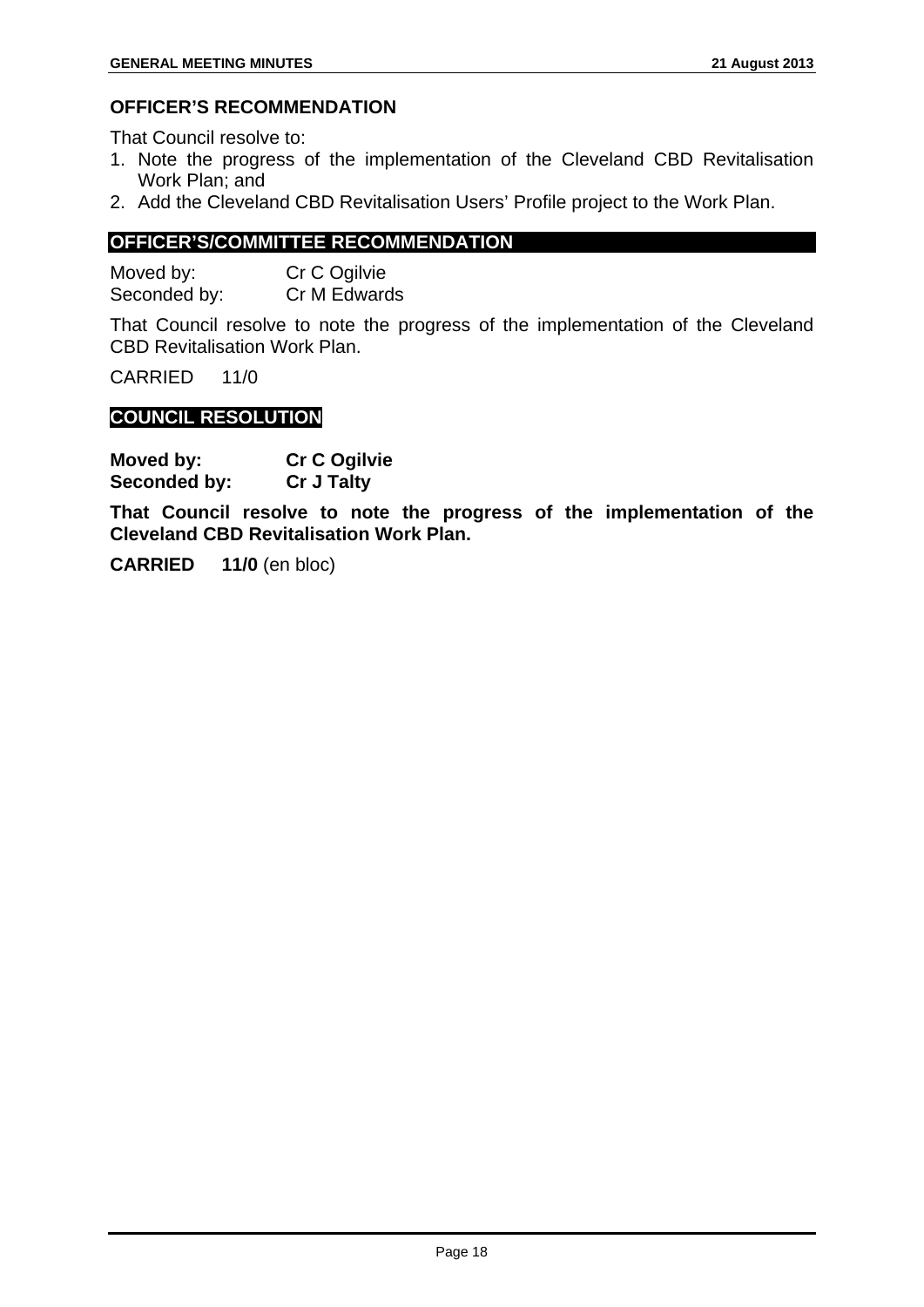#### **12 MOTION TO ADJOURN GENERAL MEETING FOR THE CONDUCT OF THE COORDINATION COMMITTEE MEETING**

#### **COUNCIL RESOLUTION**

**Moved by: Cr M Elliott Seconded by: Cr M Edwards** 

**That the meeting be adjourned at 11.06am to enable the conduct of the Coordination Committee meeting.** 

**CARRIED 11/0** 

#### **13 MOTION TO RECONVENE GENERAL MEETING**

#### **COUNCIL RESOLUTION**

**Moved by: Cr M Elliott Seconded by: Cr P Bishop** 

**That the General Meeting be reconvened at 11.18am.** 

**CARRIED 11/0** 

#### **14 ADOPTION OF COMMITTEE MEETING REPORT & RECOMMENDATIONS**

#### **14.1 COORDINATION COMMITTEE MEETING – 21 AUGUST 2013**

#### **COUNCIL RESOLUTION**

**Moved by: Cr M Elliott Seconded by: Cr M Edwards** 

**That the Report and Recommendations of the Coordination Committee meeting held 21 August 2013 be adopted.** 

**Coordination Committee Report 21 August 2013**

**CARRIED 11/0**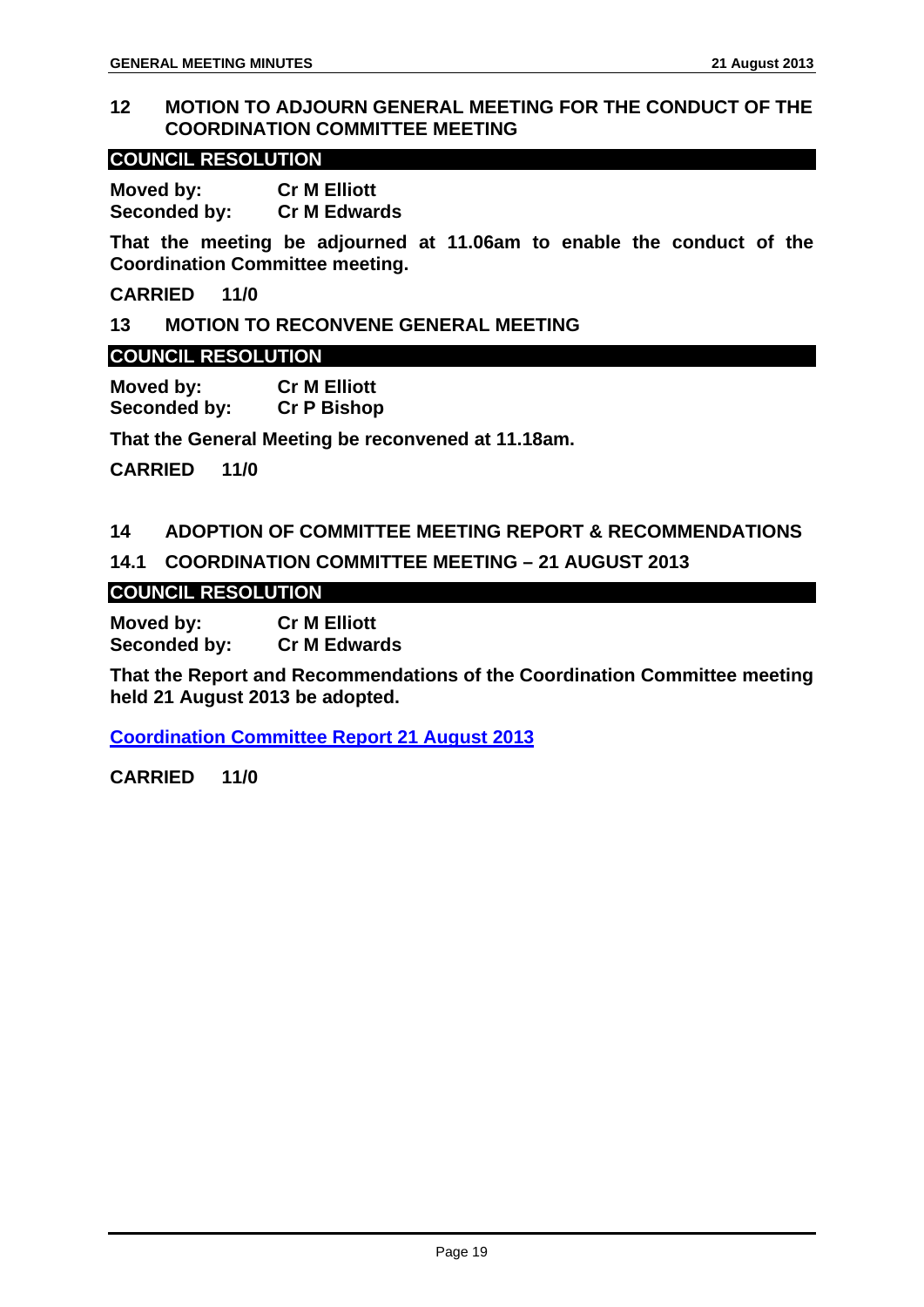Cr Williams requested that it be noted that she is a Director of the Redlands' Foundation. Cr Williams stated that she does not see this to be a conflict of interest with the following item and elected to remain in the room and vote in the best interests of the community.

Cr Hardman declared a conflict of interest or perceived conflict of interest in the following item, stating that she is related to the executor of the will. Cr Hardman chose to remain in chambers and vote in the best interests of the community.

#### **15 MAYORAL MINUTE**

#### **15.1 CONSTRUCTION OF WATER FEATURE IN CENTRAL CLEVELAND**

Attachment: Mayoral Minute – Construction of Water Feature in Central Cleveland

#### **COUNCIL RESOLUTION**

**Moved by: Cr K Williams** 

**That Council resolve to explore options for the construction of a water feature, including lights and a synchronised feature, in central Cleveland using funds granted to Redland City Council for this purpose by the Redland Foundation Open Trust.** 

**CARRIED 11/0** 

#### **16 NOTICES OF MOTION TO REPEAL OR AMEND RESOLUTIONS**

Nil

**17 NOTICES OF MOTION** 

Nil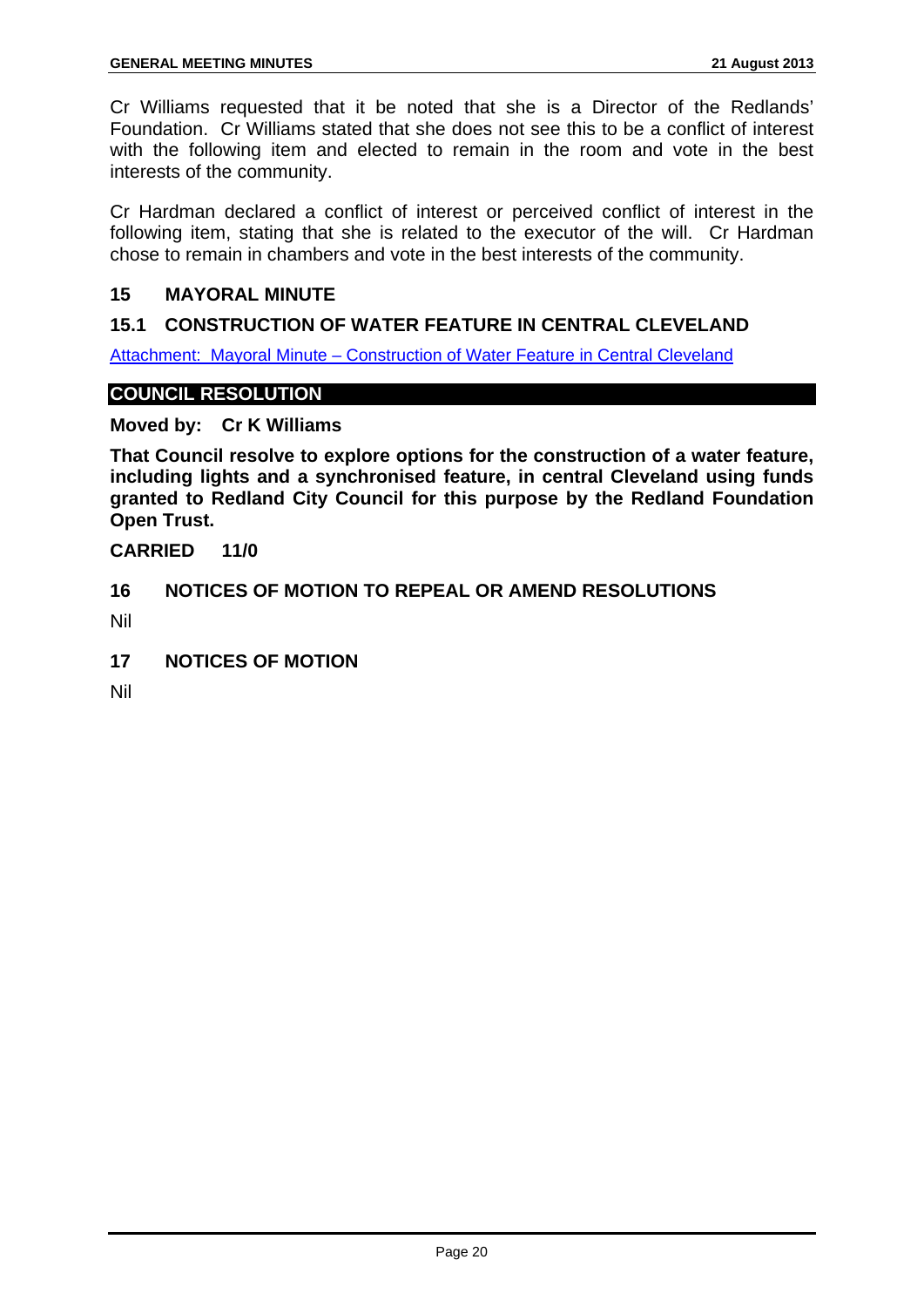#### **18 LATE ITEM**

#### **18.1 INFRASTRUCTURE & OPERATIONS**

#### **18.1.1 SUBMISSION ON THE INFRASTRUCTURE PLANNING AND CHARGING REFORM OPTIONS**

| <b>Dataworks Filename:</b>  | <b>RTT Planning: RTT PIPS General</b>                                      |
|-----------------------------|----------------------------------------------------------------------------|
| <b>Attachment:</b>          | <b>Infrastructure Discussion Paper Draft Submission</b>                    |
| <b>Authorising Officer:</b> |                                                                            |
|                             | <b>Gary Soutar</b><br><b>General Manager Infrastructure and Operations</b> |
| <b>Responsible Officer:</b> | <b>Murray Erbs</b><br><b>Group Manager City Infrastructure</b>             |
| Author:                     | <b>Giles Tyler</b><br><b>Senior Advisor Infrastructure Projects</b>        |

#### **PURPOSE**

To inform Council of the financial and other impacts from reform options proposed in the State's *Infrastructure Planning & Charging Framework Review Discussion Paper* and to seek Council's endorsement of the attached draft submission to the Department of State Development, Infrastructure and Planning (DSDIP) in response.

Council has been provided an extension to the submission period until 23 August 2013.

#### **BACKGROUND**

The state government is currently reviewing the local infrastructure planning and charging framework as part of broader planning and development system reforms. The stated purpose of this review in particular is to identify reform options that support:

- long-term local government (and distributor-retailer) sustainability; and
- a prosperous development industry.

As part of this process the State released the *Infrastructure Planning & Charging Framework Review Discussion Paper* for comment. Preferred reform options from this paper and consultation will be put in place by 1 July 2014.

The options are purported to focus on achieving four key outcomes:

- certainty;
- equity;
- local authority financial sustainability; and
- development feasibility.

The reforms address 3 principal areas of the framework:

Fundamentals: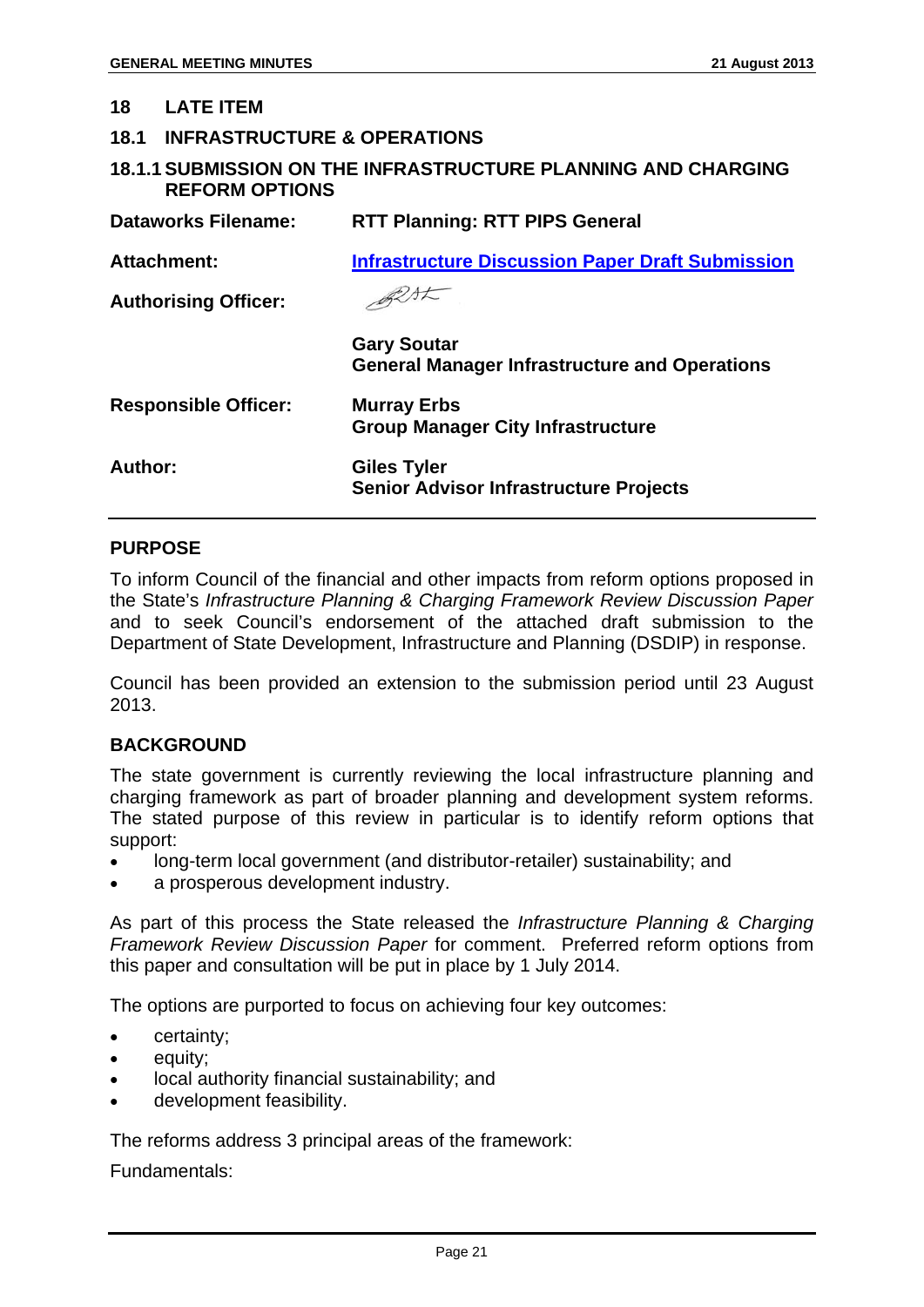- the scope of infrastructure which can be funded through charges and conditions;
- identification of trunk and non-trunk infrastructure; and
- infrastructure planning.

Charge mechanisms

• capped and planned charges.

Operational elements

• conditions, offsets and refunds, credits, agreements, dispute resolution and deferred payment.

#### **ISSUES**

The more significant proposed changes are briefly discussed below.

#### **Introduce an 'essential infrastructure' list**

This reform option aims at reducing what infrastructure can be charged for and conditioned. It purports to list only that infrastructure that has a direct nexus with development sites. Under this option, non-essential infrastructure is to be funded through alternative sources such as rates, or is not provided.

Classifying higher order roads, regional stormwater devices, off-road cycleways and park embellishments as non-essential may, on the surface, appear to be limiting local governments' exposure to the quantum of planned capital expenditure that can be funded through the shortfall in revenue under capped charges. However, the reality is that much of the development infrastructure will become necessary anyway to meet levels of service and community expectations, particularly in the case of upgrades and expansion to manage road congestion. Further, moving away from more cost effective regional stormwater solutions will leave a legacy of considerably more site-based devices for local governments to maintain, with potentially significant impacts on operational budgets. It will also reduce the development potential of constrained land.

Not supplying non-essential infrastructure will result in less liveable and healthy communities.

To say there is no nexus is misinformed. The fact that local governments plan for upgrades and expansion of higher order infrastructure to meet growth recognises direct benefits to development.

#### **Identification of trunk and non-trunk infrastructure**

Proposed options for the State to identify standard specifications of trunk infrastructure include specific examples of a lower park and community land provision rate and 200mm minimum pipe size for water supply and sewer. Again this will impact on the liveability of communities and ignores different development settings for shared water reticulation assets (i.e. 225mm water supply and wastewater pipes are the typical threshold in metropolitan areas while on North Stradbroke Island (NSI), this may be 150mm).

The introduction of a 'Deemed Trunk' test and appeal rights is proposed to allow any infrastructure provided by the developer to be eligible for charge offsets and refunds where it: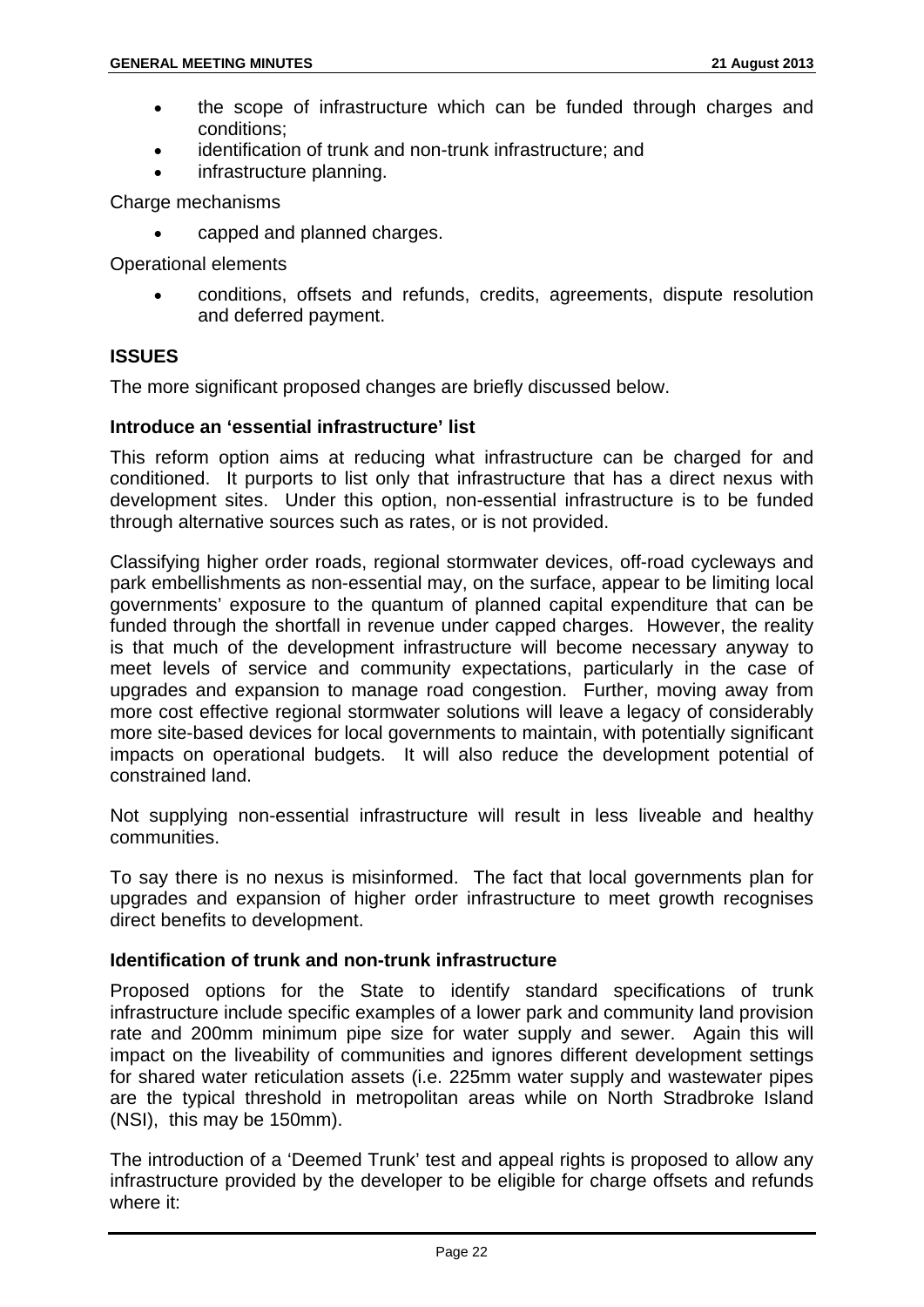- facilitates development of other serviced premises;
- links a group of premises to identified trunk; and/or
- would have been identified as trunk if the demand and development pattern were known at the date of the infrastructure plan.

The implications of this include:

- imposing a contingent liability on local governments which will need to be considered in development assessment, strategic planning, infrastructure delivery and budget processes. This is likely to lead to more risk averse decision making and more inflexible development controls of future planning schemes.
- removing the negative financial consequences for inconsistent and out-ofsequence development;
- undermining capital programs and priorities;
- adding to the financial control, budgeting and administrative burden; and
- increasing the maintenance and renewal burden.

While local government Priority Infrastructure Plans (PIPs) cannot identify all trunk infrastructure that accommodates every development scenario on every site, unplanned 'deemed trunk' infrastructure delivered by the developer is not a guarantee of the most cost effective solution. This option raises clear probity issues in terms of public value for money.

#### **Capped and planned charges**

No reform option is identified for the quantum of the capped charges as an analysis of the current rates is to be undertaken following the broader framework review, and listed for completion by 31 January 2014. However, there is some mention of location based differentiation of charges and refinement of charge categories including demand rates by use type. Given the implementation learnings of the current adopted charges system, there would generally be support to address issues in these areas. This should include differentiation recognising the higher servicing costs of Greenfield sites to infill.

Planned charges (similar to former PSP and PIP charge methodologies) are proposed to be available in exceptional circumstances and subject to an onerous assessment process involving QTC financial models, third party review of development feasibility and ministerial approval.

#### **Operational reforms**

Proposed changes to development assessment matters including conditioning, offsets & refunds, and appeal rights would have far reaching impacts on local government development assessment, strategic planning, infrastructure delivery and budget processes.

The probable response from local governments will be to tighten the development controls of their planning schemes and infrastructure plans, discourage growth or simply delay development indefinitely because they are not in a position to fund infrastructure necessary to support it. The administrative burden of the options will significantly slow the assessment of applications because of the budgetary implications.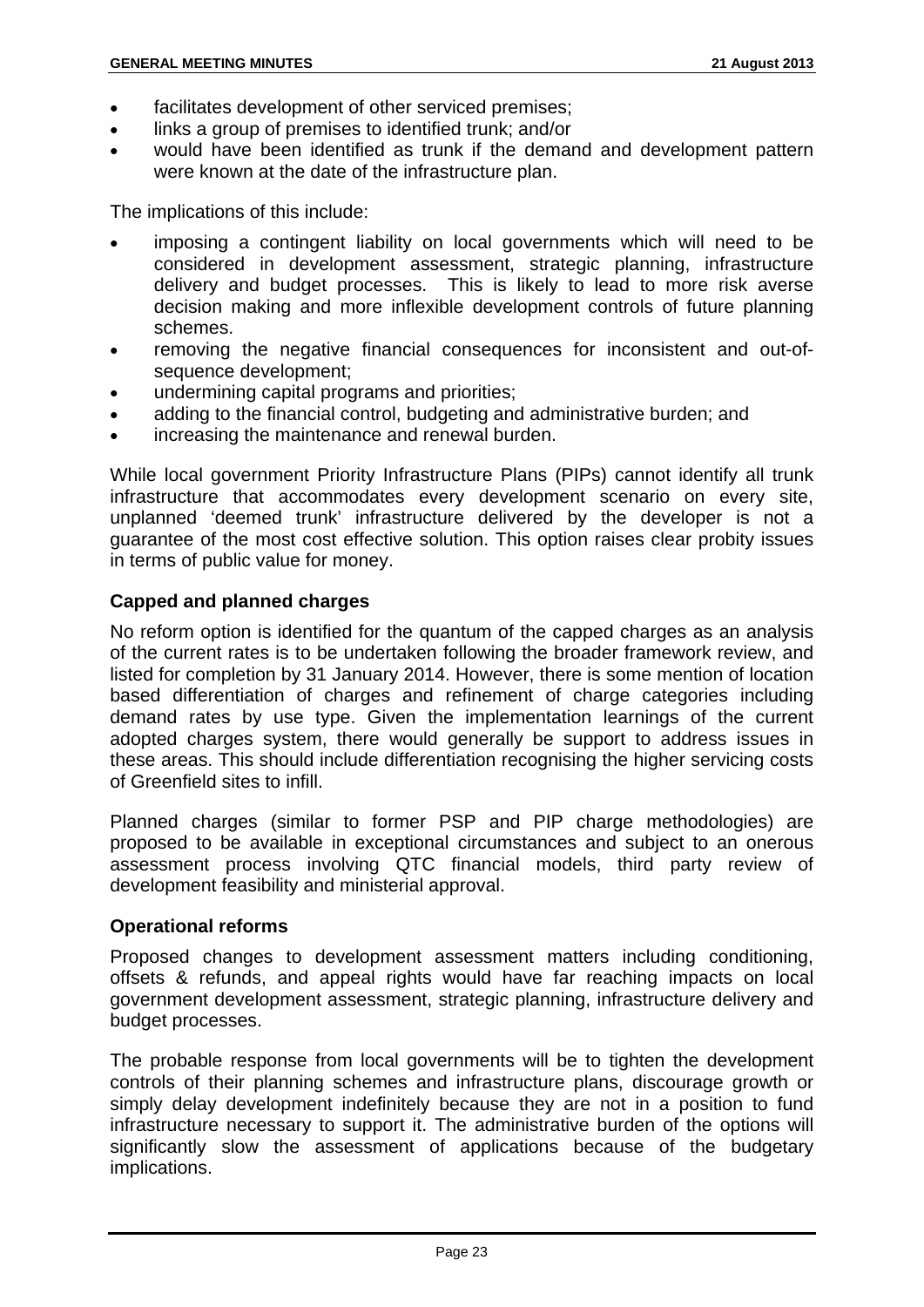#### **Submission**

Council can either address the proposed reforms in detail as per the attached draft, or simply request the State government release the quantum of reasonable capped charge rates, to allow local governments to manage how best to specify, schedule and fund trunk infrastructure within the limitations of the current system.

#### **STRATEGIC IMPLICATIONS**

#### **Legislative Requirements**

The State's preferred options will inform amendments to the Planning Act and associated regulations.

#### **Risk Management**

There are significant human resource and financial risks associated with the proposed options, necessitating a council response both directly in response to the proposed reforms and indirectly through LGAQ and SEQCOM advocacy.

#### **Financial**

There are significant cost shifting outcomes of the proposed options. The introduction of a narrow 'essential infrastructure' list and 'deemed trunk' principles will have a major impact on local government's capacity to fund necessary infrastructure and meet reasonable levels of service.

#### **People**

The proposed reforms in development assessment conditioning powers and appeals, as well as managing offsets and refunds is likely to have a significant impact on the resources of the Planning Assessment, Finance Services and PMO areas.

#### **Environmental**

No direct implications.

#### **Social**

The proposed reform options will place further limitations on the capital works program to deliver planned community facilities to support growth and the community's health and wellbeing.

#### **Alignment with Council's Policy and Plans**

- Redlands 2030 Community Plan:
	- o Wise Planning and Design Prioritising Public Infrastructure
		- Goal 11 Connections within and around the Redlands: In line with sustainability; new transit systems, improved roads, car parks and public transport options to keep pace with demand; and increase connectivity in and around the Redlands, and most notably with the Bay islands, Brisbane and the Gold Coast.
- Redland City Council Corporate Plan 2010-2015:
	- o 5. Wise Planning and Design
		- 5.8: Plan and advocate to connect the city's communities with improved public transport including a road, ferry, cycling and walking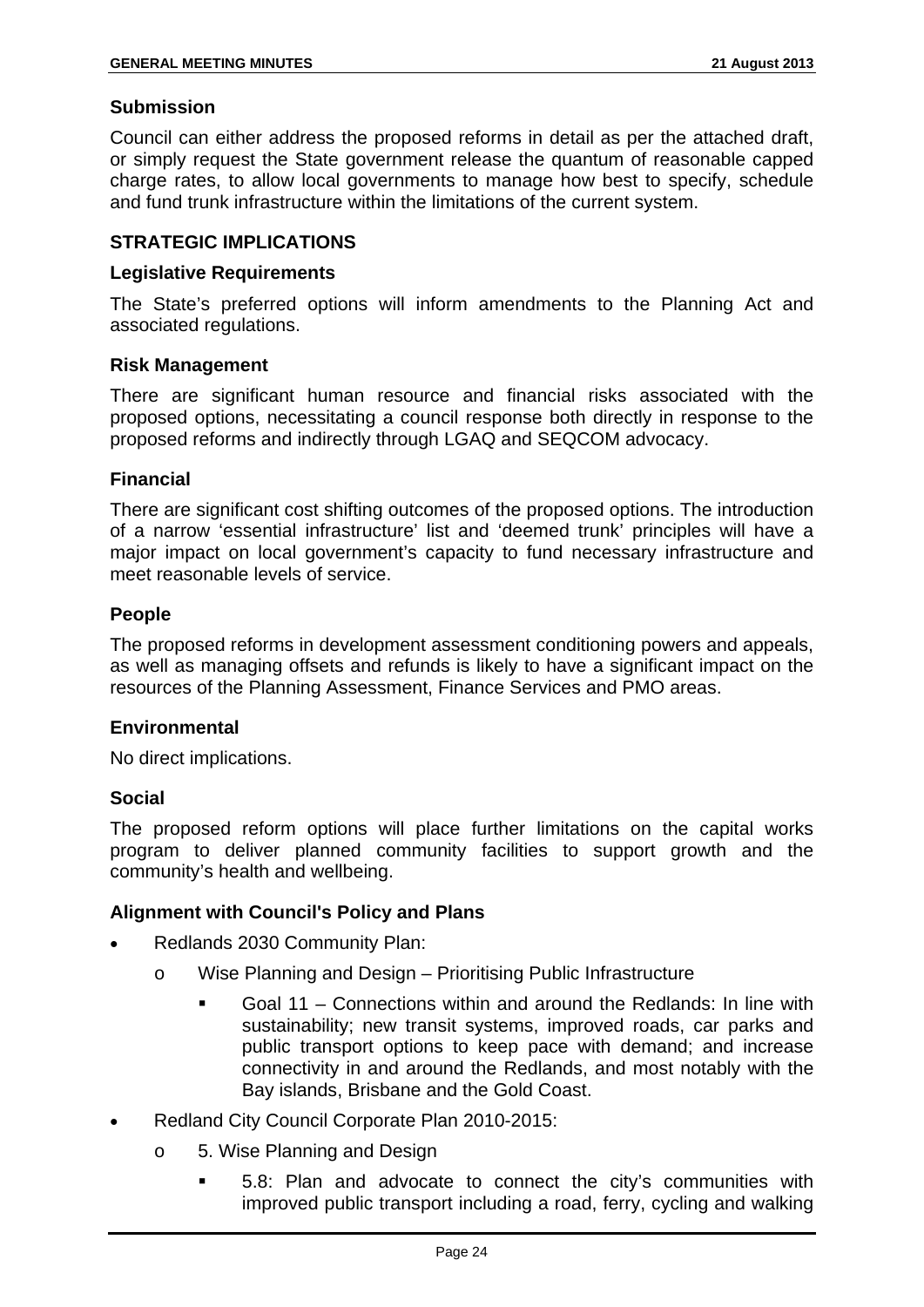network that provides safe and efficient movement within the city and the region and supports physical activity; and promote efficient and environmentally responsible private transport.

- POL-3089 Back to Basics Policy:
	- o Policy Objective: Council acknowledges that it has an obligation to continually review its services to ensure it meets community expectations and statutory obligations to provide fundamental local government services as its priority and that it does not compromise the quality of the services by diverting resources to lower priority needs.
		- 7. Council will generally not support cost shifting from other Councils of government and will generally not accept an unfunded mandate to undertake new services or provide new facilities unless community demand and support is evident.

#### **CONSULTATION**

The following Groups, Units and officers were consulted in the preparation of the draft submission:

- Councillors
- ELG
- Planning Assessment Unit
- **Strategic Planning Unit**

#### **OPTIONS**

- 1. Adopt the attached draft submission as Council's response to the State's *Infrastructure Planning & Charging Framework Review Discussion Paper (28 June 2013).*
- 2. Make a submission requesting that State government release the quantum of reasonable capped charge rates as soon as practicable and that no fundamental framework or process changes are necessary at this time.

#### **OFFICER'S RECOMMENDATION/ COUNCIL RESOLUTION**

**Moved by: Cr M Elliott Seconded by: Cr L Hewlett** 

**That Council resolve to adopt the attached draft submission as Council's response to the State's** *Infrastructure Planning & Charging Framework Review Discussion Paper (28 June 2013)***.** 

#### **CARRIED 11/0**

**19 URGENT BUSINESS WITHOUT NOTICE** 

Nil